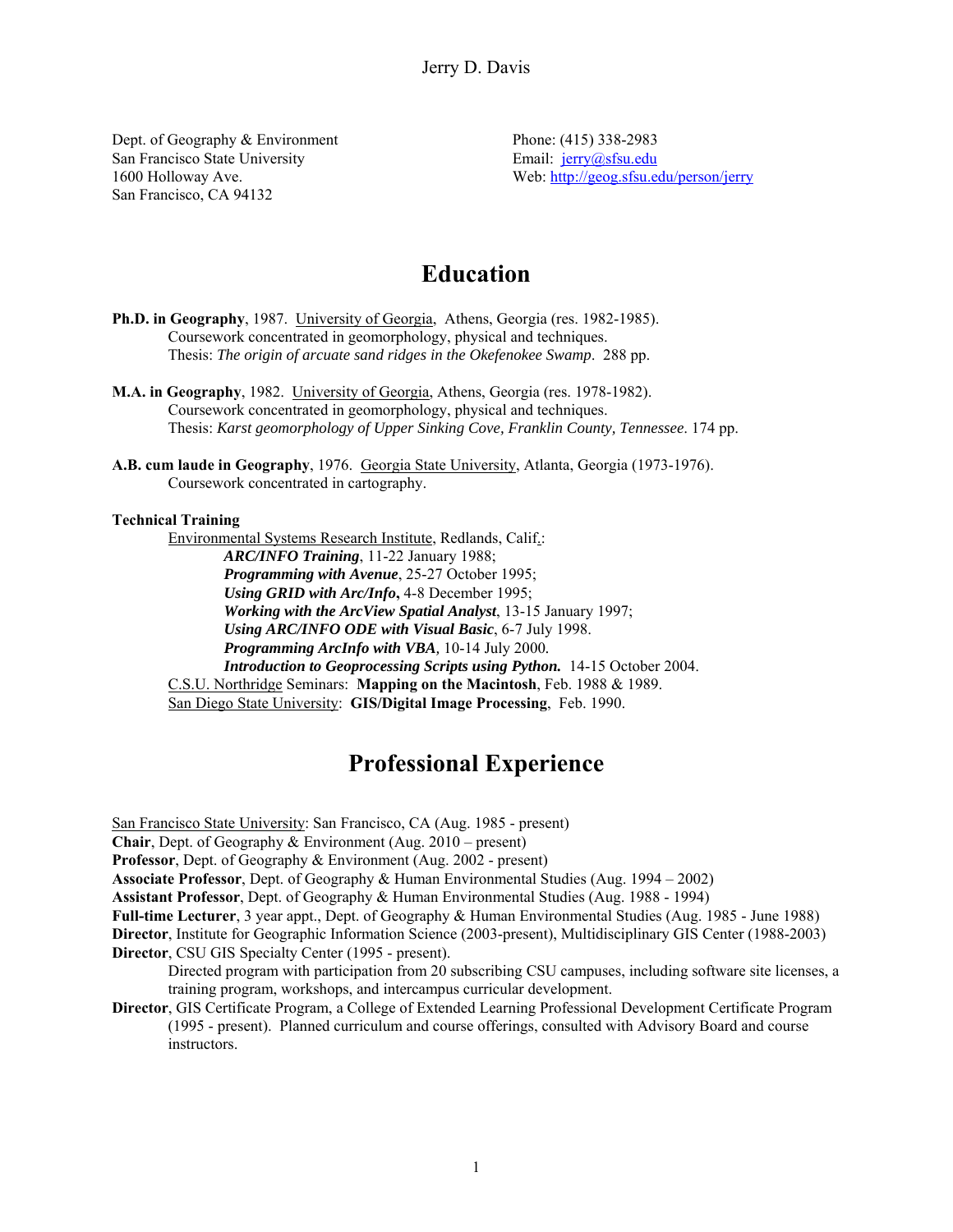PC-Help: Athens, Georgia (1984).

**Microcomputer Consultant, Field Technician, Special Geography consultant**.

Worked closely with University clients at all levels in recommending specific hardware/software systems.

Claude Terry and Associates, Inc., Atlanta, Georgia (1976-78). **Cartographer, Geographer**, **Karst Specialist** Environmental/Energy Consulting.

Southeastern Expeditions, Inc.: Clayton, Georgia (seasons 1976-1979,1983). **Whitewater River Guide**, **Trip Leader**, **Naturalist**. Chattooga (GA-SC), Nantahala (NC), Ocoee (TN), and Gauley (WV) Rivers.

San Pedro Creek Watershed Coalition, Pacifica, California. **President, 1999- 2010. Vice President, 2010-present.** 

# **Honors and Grants**

#### **Awards**

Georgia State University Department of Geography, *Most Outstanding Senior in Geography*, 1976.

California Geographic Information Association, *Excellence in GIS Education*, presented at an awards banquet, 3 March 2000.

## **Grant Awards**

- National Science Foundation, 1984-85. Study of arcuate sand ridges of the Okefenokee Swamp. Part of Okefenokee Ecological Investigations. \$18,000.
- CSU Lottery Discretionary Funds, 1986. Field equipment.
- Academic Computing Enhancement (ACE) Institute (CSU), San Francisco State University, and Environmental Systems Research Institute, 1987-90 Establishment of the Multidisciplinary Geographic Information Systems Center in the School of Behavioral and Social Sciences. Funded full-time project directorship, purchase of ARC/INFO software for SFSU and CSU Northridge, development of GIS lab in the School of BSS, and full-time technical support. Three phases 1987-1990: \$69,500, \$75,000, \$50,000.

CSU Lottery Discretionary Funds, 1989. Computerized Classroom Map Facility. \$15,000.

1991 CSU Research, Scholarship, and Creative Activity Program Minigrant. \$3,000.

1993 CSU Research, Scholarship, and Creative Activity Program Minigrant: \$1,900.

- 1994 CSU Academic Information Resources Council project grant: *Bridging the GIS Gap: Supporting Entry-Level Usage of Geographic Information Systems in the Classroom*: \$23,300. With Frank Gossette, CSU Long Beach.
- State Regional Water Quality Quality Control Board, 1999. \$60,000 for Geomorphic Assessment, GIS Mapping, Vegetating Mapping, Public Education and Outreach, and Habitat Restoration. For San Pedro Creek Watershed Coalition and City of Pacifica. Written with Paul Jones, EPA, and Janet Clark, City of Pacifica Department of Public Works.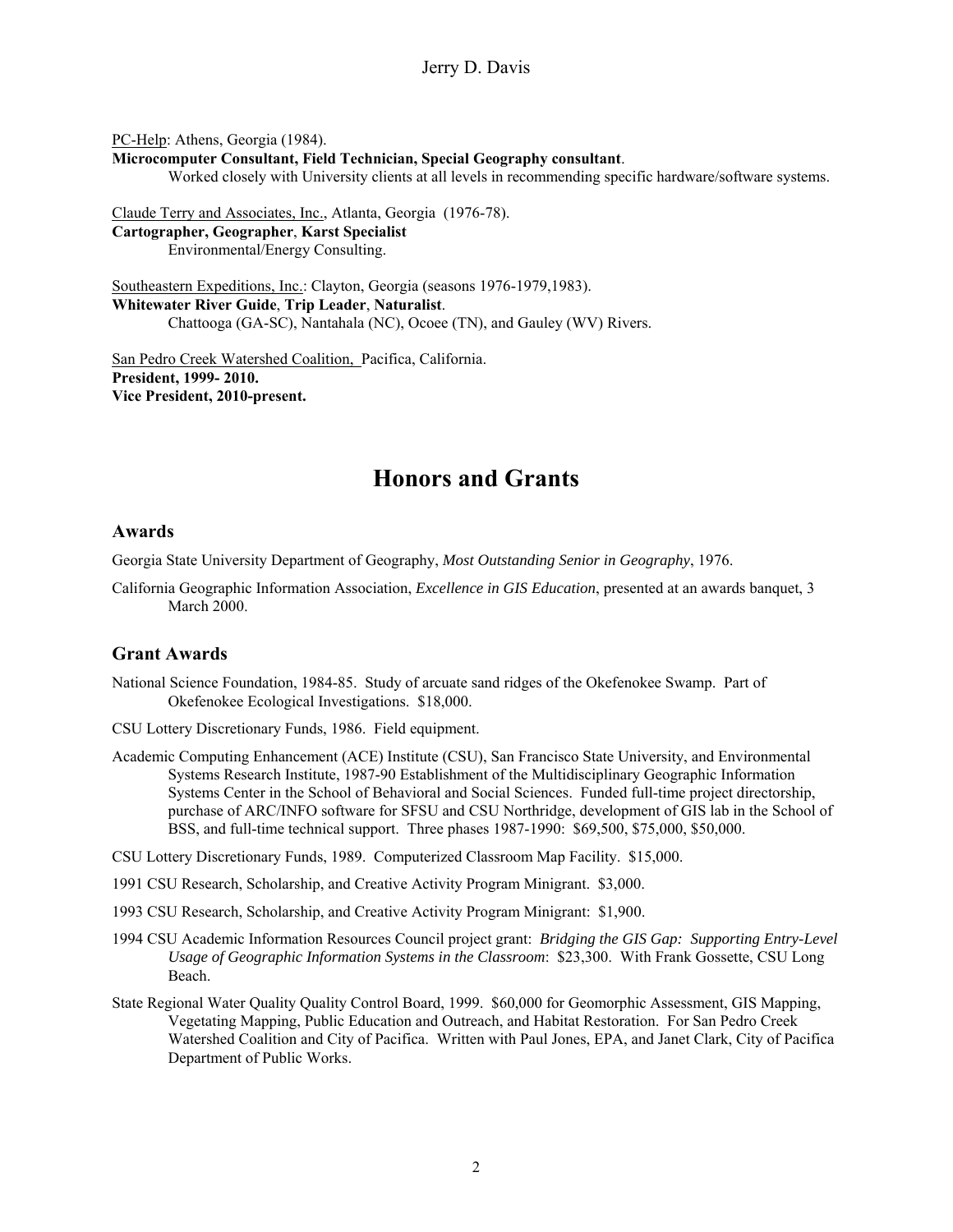- National Fish and Wildlife Foundation, 1999. \$67,000 for Invasive Plant Management and Habitat Restoration. For San Pedro Creek Watershed Coalition and City of Pacifica. Written with Paul Jones, EPA, and Janet Clark, City of Pacifica Department of Public Works.
- California Department of Fish and Game, 2000, \$74,900 for watershed assessment, leading to development of a habitat restoration plan for steelhead. For San Pedro Creek Watershed Coalition and City of Pacifica. Written with Paul Jones, EPA, and Janet Clark, City of Pacifica Department of Public Works.
- Stormwater Pollution Prevention Program (STOPPP), 2001, \$2,350 for *Watershed Education Program* for San Pedro Creek Residents.
- California Department of Fish and Game, 2001, \$47,347 for *Conservation and Recovery of Ione Endemic Plants*. Co-P.I. with B. Holzman, Dept. of Geography & Human Environmental Studies, SFSU.
- SFSU Center for the Enhancement of Teaching, *Transfer of Technology Enhanced Course Delivery Initiative Award*. \$5000. With C. Bettinger, R. DeLeon, R. Pinderhughes, and R. LeGates. 2001.
- California State Water Resources Control Board, 2003-04. \$79,000 for *San Pedro Creek Watershed Sediment Source Analysis*, EPA 205(j) program.
- California State Water Resources Control Board, 2003-2007. \$401,000 for *Microbial Source Tracking of San Pedro Creek*.
- Institute of Museum and Library Services. *2007 Conservation Project Support/GIS Data Model for Botanical Gardens*. Subaward Agreement # 06002355-01 with Univ. of California, Davis. \$18,000. SFSU P.I.
- California Department of Transportation. 2007-2008. *Habitat Connectivity and Wildlife Movement Synthesis*. \$68,090. SFSU P.I.

Low Income Investment Fund: *San Francisco Child Care Information System*. P.I.

2007: \$12,413 2008: \$20,160

- 2009: \$6,000
- 2010: \$21,840
- South Bay Salt Pond Restoration Project. *Pre-restoration Assessment of Mudflat Foraging Habitat: Shorebird Carrying Capacity.* May 2009 - Apr 2011. \$55,000 graduate fellowship for Aariel Rowan.
- U.S.D.A. Forest Service, Los Padres National Forest. Jan-Sept 2011. *Terrestrial Ecological Units Inventory.*  \$23,749. P.I.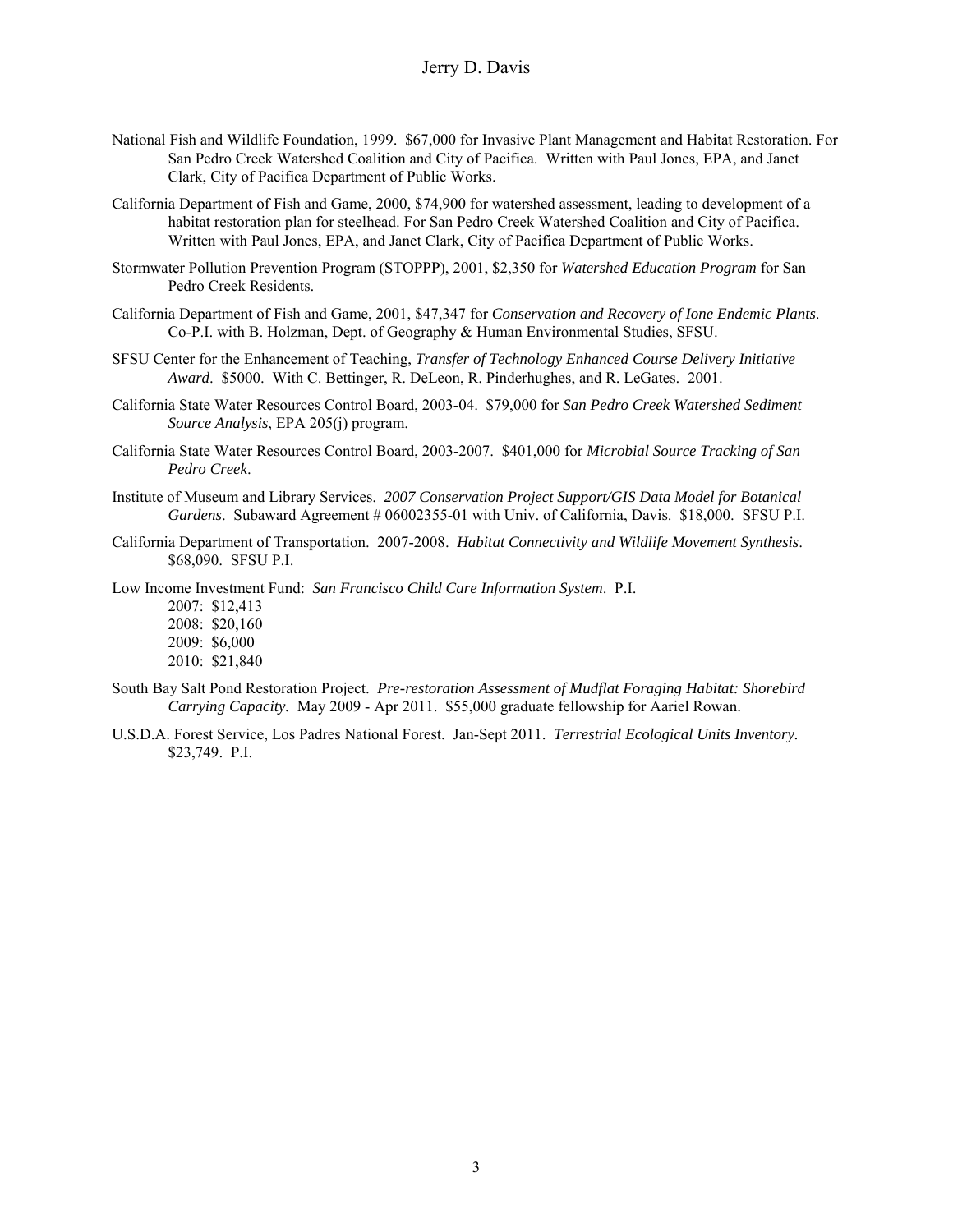# **Professional Activities**

## **Session Chair at Professional Meetings:**

- **Soils and Soil Erosion**. Annual Meetings of the Association of American Geographers, Boston, Massachusetts, 28 March 1998.
- **Geomorphology: Glacial**. Annual Meetings of the Association of American Geographers, Miami, Florida, 15 April 1991.
- **Geomorphology: Lake and Stream Sedimentology**. Annual Meetings of the Association of American Geographers (AAG), Baltimore, Maryland, 19- 22 March, 1989.
- **Geomorphology II: River Channel Geometry Processes**. Annual Meetings of the Association of American Geographers, Phoenix, Arizona, 6-10 April 1988.

## **Invited Panelist:**

**MS in Geographic Information Science Programs.** Association of Pacific Coast Geographers 76<sup>th</sup> Annual Meeting, Squaw Valley, September 2013.

**Understanding the Changing Planet: The Recently Released National Research Council Report on the**  Geographical Sciences. President's Plenary Session, Association of Pacific Coast Geographers 74<sup>th</sup> Annual Meeting, San Francisco, CA, 28 September – 1 October 2011.

**Challenges and Accomplishments of Master's Granting Institutions.** Annual Meetings of the Association of American Geographers, Seattle, Washington, April 12-16, 2011. Panel Session April 15.

**GIS Education and Training** Panel Session. Bay Area Automated Mapping Association, 20 March 1997.

**GIS and Education** Panel Session. California Mapping Conference, San Jose, California, 5-8 October 1988.

## **Special Presentation and Tour**

**Western Association of Map Libraries** Meeting: 13-14 May 1993. **"**The geographic information system as a map library tool"

## **Conferences**

| <b>American Geophysical Union</b>                                  |                                                         |                     |                     |
|--------------------------------------------------------------------|---------------------------------------------------------|---------------------|---------------------|
|                                                                    | San Francisco A2011 (UNAVCO), 2012 (UNAVCO), 2013, 2016 |                     |                     |
| <b>Annual Meetings of the Association of American Geographers.</b> |                                                         |                     |                     |
| Louisville, 1980                                                   | Phoenix, 1988                                           | Miami, 1991         | Portland, 1987      |
| Baltimore, 1989                                                    | San Diego, 1992                                         | San Francisco, 1994 | <b>Boston, 1998</b> |
| Honolulu, 1999                                                     | San Francisco, 2007                                     | <b>Boston, 2008</b> | Seattle, 2011       |
| Los Angeles, 2013                                                  | San Francisco, 2016                                     |                     |                     |
| Annual Meetings of the Association of Pacific Coast Geographers.   |                                                         |                     |                     |
| Chico, 1990<br>Tucson, 2014                                        | Fairbanks, 2008                                         | San Francisco, 2011 | Squaw Valley, 2013  |

**Southeastern Division, Association of American Geographers**. Nashville, November 1979.

**Eighth International Congress of Speleology** (International Union of Speleology): Bowling Green, Kentucky, July 1981

**Tennessee Karst Conference**: Sewanee, Tenn, May 1981.

#### **National Speleological Society Annual Conference**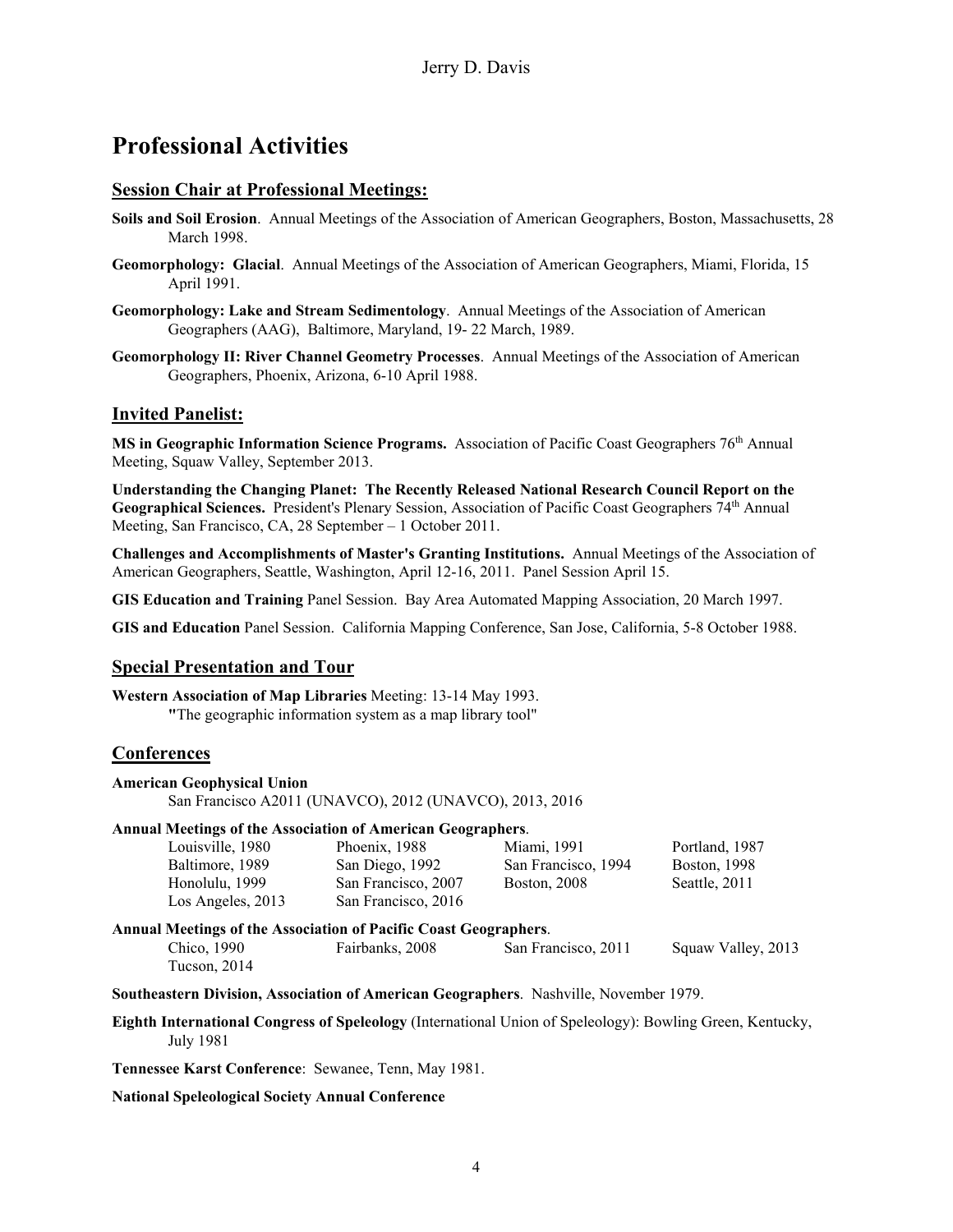Bowling Green, Kentucky, July 1981 Yreka, California, July 1990

- **GIS '87** (Sponsors: American Society of Photogrammetry and Remote Sensing, American Congress of Surveying and Mapping): San Francisco, Nov. 1987.
- **GIS/LIS Annual Conference and Exposition** (Sponsors: Association of American Geographers, American Congress of Surveying and Mapping, AM/FM International, American Society of Photogrammetry and Remote Sensing, and URISA): Minneapolis, Nov. 1-4, 1993.

**Syllabus '96, Technology Exhibits and Seminars,** Sonoma State University, 22-23 July 1996.

#### **Esri International Conference**,

Palm Springs: 1988, 1989, 1990, 1991, 1992, 1995, 1996, 1997; San Diego: 1998, 1999, 2000, 2001, 2002, 2004, 2005, 2006, 2007, 2008, 2009, 2010, 2011, 2012, 2013, 2014, 2016.

**Professional Soil Science Association of California** annual meeting, Clear Lake, March 1997.

**University Consortium for Geographic Information Science, Annual Assembly.** Delegate for California State University.

Park City, Utah, 24-28 June 1998. Jackson Hole, Wyoming, 28 June – 1 July 2005. Vancouver, Washington, 28 June – 1 July 2006. Yellowstone, Wyoming, 28 – 30 June 2007. Minneapolis, Minnesota, 23 – 24 June 2008. Santa Fe, New Mexico, 22-23 June 2009.

**Friends of Karst – International Geological Geological Correlation Program Project 379:** *Karst Processes and the Global Carbon Cycle***.** Bowling Green, Kentucky, 23-25 September 1998.

**The Second Western Regional Urban Streams Conference**. San Luis Obispo, California, 11-13 April 1999.

# **Organization & Leading of Professional Field Trips**

**Glaciation and Hydraulic Gold-Mining Sediment in the Bear and South Yuba Rivers, Sierra Nevada**, April 1- 3, 1994. Association of American Geographers Annual Meetings, San Francisco. With L. Allan James.

## **Membership in Professional Societies & Organizations**

Association of American Geographers American Geophysical Union American Society of Photogrammetry & Remote Sensing ASPRS Geological Society of America Cave Research Foundation Bay Area Automated Mapping Association

## **Community Organizations**

**San Pedro Creek Watershed Coalition**. Founding member and President (1999-2010). See http://pedrocreek.org.

## **State Committee Work**

State of California **GIS Technical Advisory Committee** -- **Digital Elevation Model** Sub-Group, 1992-93

State of California **GIS Technical Advisory Committee** -- **Soils and Geology** Sub-Group, 1992-93

State of California **GIS Council**. University Representative 2006-present.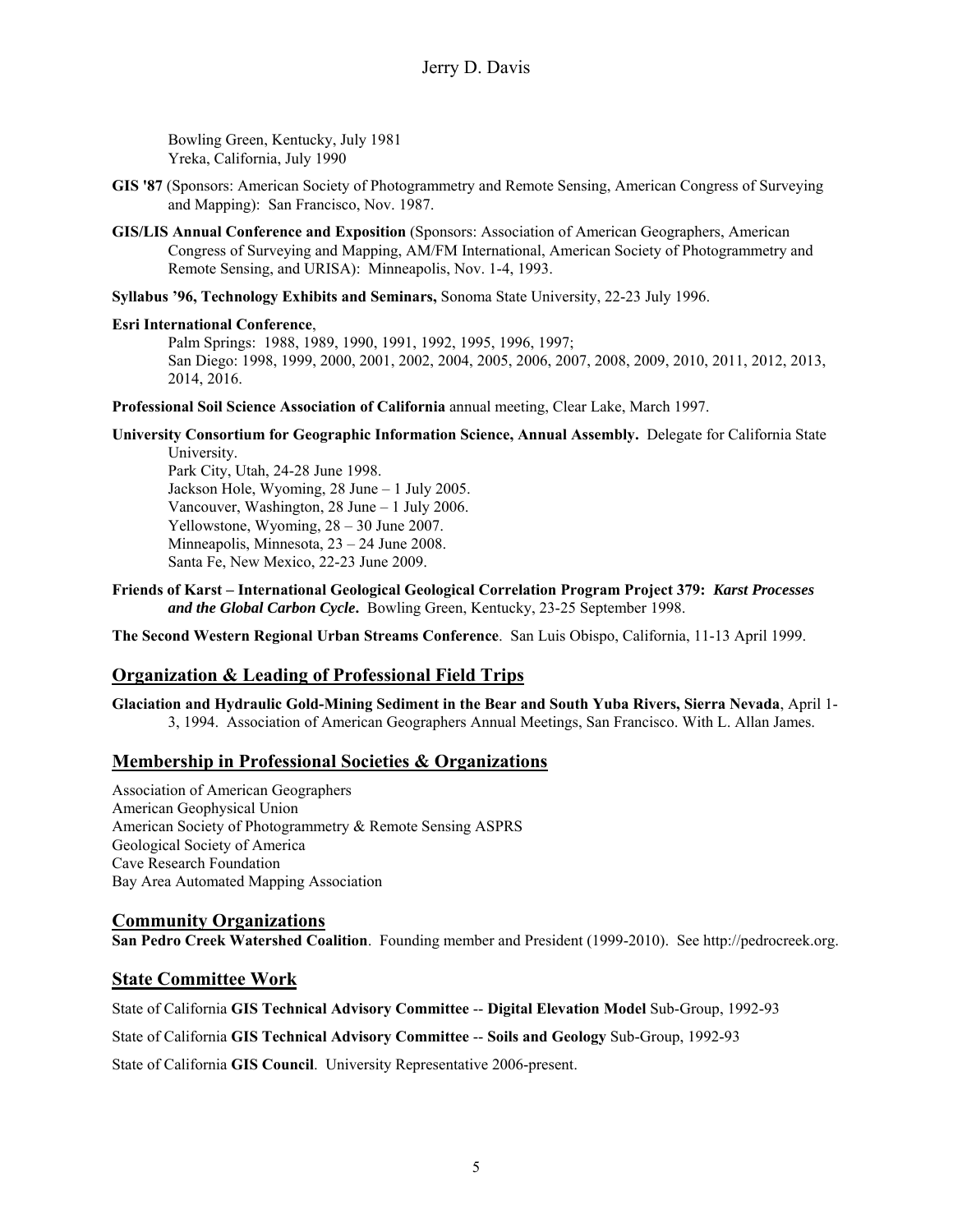## **Workshops and Training Courses Organized**

- 2014 **CSU GIS Specialty Center Unpiloted Aircraft Systems Workshop.** CalPoly San Luis Obispo. 7-8 November.
- 1999 **CSU GIS Data Conference**, for CSU faculty. 11-12 February 12. SFSU GIS Center and Geographic Analysis Teaching Laboratory. http://www.sfsu.edu/~gis/CSU/dataschedule.htm.
- 1998 **Integrating GIS in the University Curriculum**, for CSU faculty. 19-20 August, SFSU GIS Center and Geographic Analysis Teaching Laboratory. http://www.sfsu.edu/~gis/CSU/workshop/workshop98.htm.
- 1997 **GIS for Environmental Analysis**. for CSU faculty. 18-20 August, SFSU GIS Center.
- 1996 **GIS for Libraries (CSU)** for CSU librarians. 17-18 July, SFSU GIS Center. http://www.sfsu.edu/~gis/CSU/workshop/lbwksh96.htm
- 1994 **Geographic Information Systems Workshop** for CSU Faculty. 6-10 June, SFSU GIS Center.
- **Geographic Information Systems Training Course** for local government agencies. 5-10 August, 1991, SFSU GIS Center.
- 1990 **Geographic Information Systems Workshop** for CSU Faculty. 18-23 June, SFSU GIS Center.

1989 **Geographic Information Systems Workshop** for CSU Faculty. 19-23 June, SFSU GIS Center.

**Multidisciplinary GIS Center Open House** for San Francisco State University. 9-10 March 1989.

1988 **Geographic Information Systems Workshop** for CSU Faculty. 25-26 June, SFSU GIS Center.

## **Consultant**

- **Joint Doctoral Program in Geography between the University of California, Santa Barbara, and San Diego State University.** For the Trustees of the California State University. 1989.
- Invited Program Consultant for **Geographic Information Systems at Sonoma State University**. 21 February 1991.
- Invited Program Consultant for **Geographic Information Systems at American River College**. Fall 1996.
- GIS Consultant, **San Francisco Natural Areas Program**, City and County of San Francisco Recreation and Parks Department, 1997-1999.
- GIS and Geomorphologist Consultant, **San Pedro Creek Watershed Assessment**. San Pedro Creek Watershed Coalition, City of Pacifica, 1998-1999.

GIS Consultant, **Brisbane Open Space Committee**. June, 2000.

Sonoma State University **B.A. Geography Program Review**. Spring 2015.

#### **Newspaper, Periodical and Television Interviews**

Rol Risska. *INSIDE San Francisco State University.* Oct./Nov. 1988 issue.

Rol Risska. *Stateline.* Spring 1996 issue.

Jerry Sprecher, CSU Center for Innovative Programs. For video: *Computing and Communications Resources in The California State University*. Dec. 1988.

The *Register.* SFSU Academic Computing Newsletter. Spring, 1990.

Article on GIS in IBM's RS/6000 User Journal, 1991.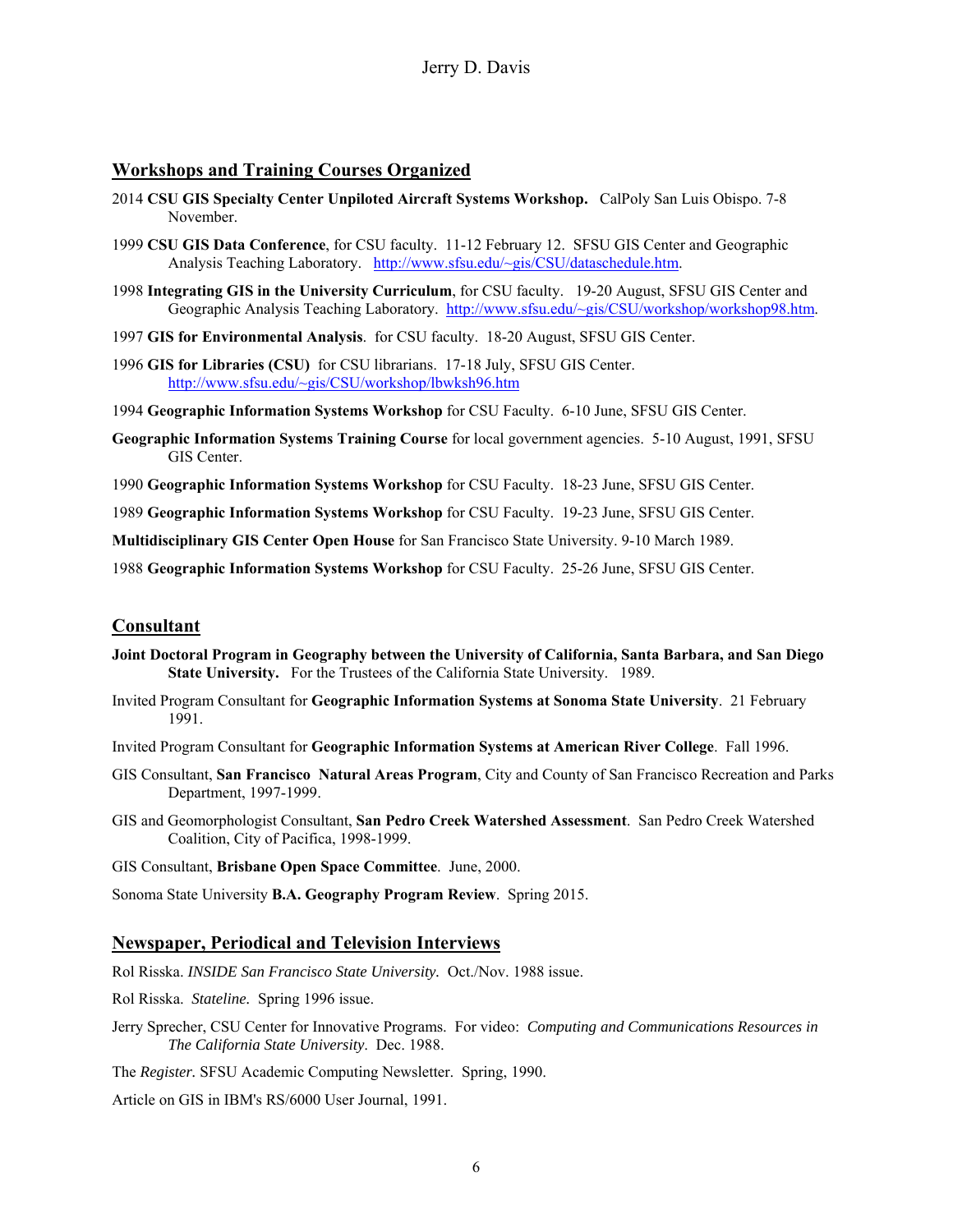## Jerry D. Davis

Chris Miller, *Coastline*, for television special on San Pedro Creek Watershed. 18 May 2000. *Pacifica Currents* for television special on San Pedro Creek Watershed. 4 April 2001.

## **Guest Lectures**

"Computers in Cartography" Geog 606: Fall 1986, 1987, 1988, 1989, 1990, 1991

- "Geographic Information Systems" Geog 203: Fall 1987, Spring 1988. Geog 690: Fall 1989, 1990.
- "The Use of Geographic Information Systems in Public Administration", for Masters in Public Administration program., 18 March 1993.
- "The History of Exploration in the Longest Cave: Mammoth Cave, Kentucky" for Geog 810 (Geographic Exploration Seminar, John Westfall), Spring 1992.
- "GIS resources", PA 765 Public Sector Information Mgmt. class. (LeGates), 8 October 1998.
- "The Use of GIS for Ecological Stewardship" for Mike Vasey's Ecological Stewardship (Biol 314) class, 9 September 1999.

#### **Campus Special Presentations Organized**

*Slides and the Slide of Devils Slide.* Special Presentation and Tour of the slide area with CalTrans Geologist Joan Van Velsor, 20 April 1995. With Ray Pestrong, Geology.

#### **University Committees**

Department of Geography and Human Environmental Studies

Curriculum Committee, 1987-88, 1988-89, 2012-14

Curriculum Committee Chair, 1991-92.

Techniques Committee Chair, 1989-96, 1998-01, 2007-08, Member 2002-07.

Retention, Tenure and Promotion Chair, 2003-08.

## College of BSS

Research Committee, 1996.

Methods & Techniques Committee, 1996-2001.

Methods & Techniques Committee Chair, 1996-2000.

## University

University Presidio Planning Committee, 1989-1992.

Public Research Institute Executive Committee, 1989.

Institute for Geographic Information Science (and predecessor Multidisciplinary GIS Center), 1988-2007. California State University

CSU Academic Information Resources Council, 1995-2001, as CSU GIS Specialty Center Representative.

CSU ACCESS Subcommittee (Specialty Centers and Discipline Councils), 1995-2001.

CSU GIS Specialty Center Director, 1988-present.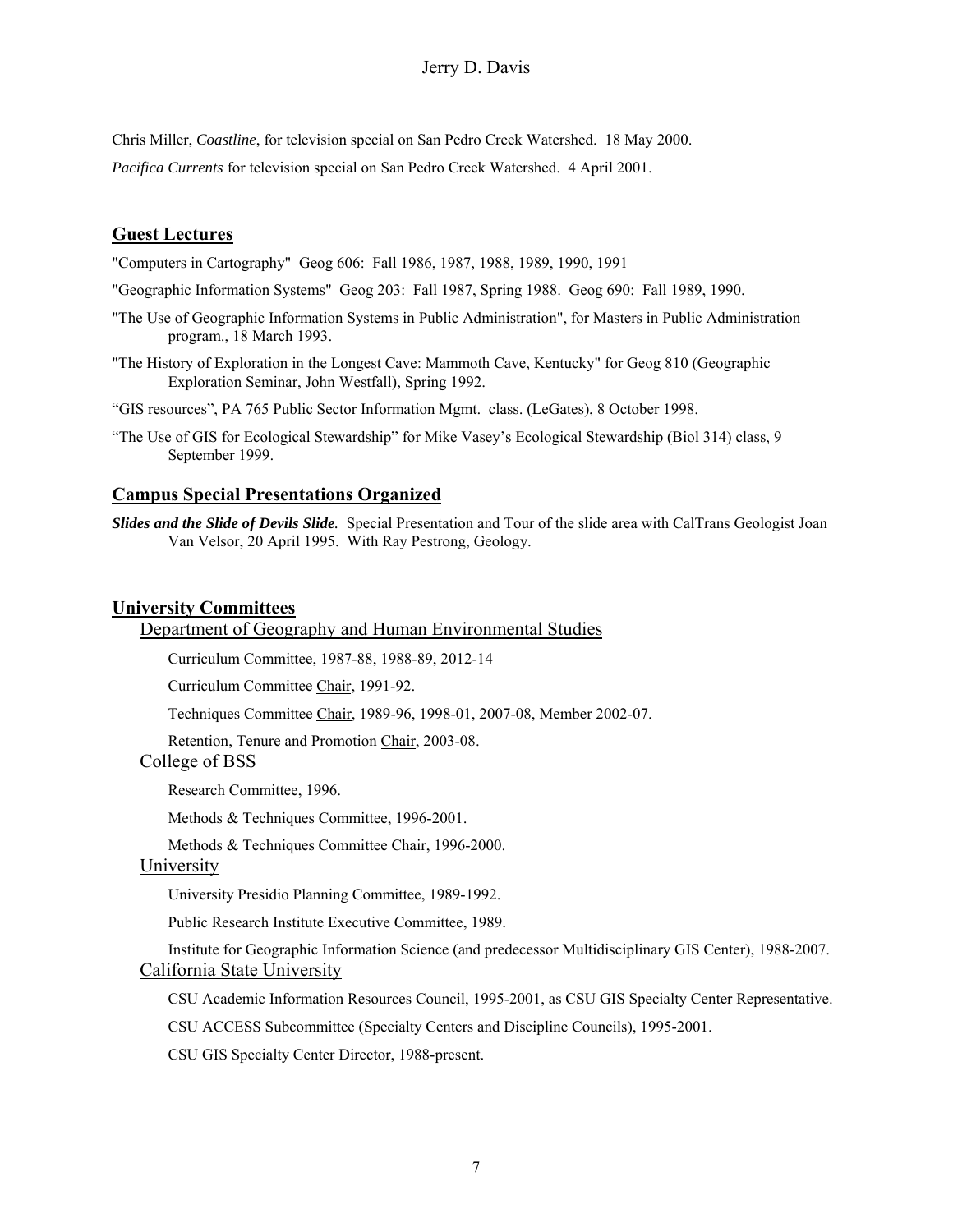# **Professional Research, Publications, and Presentations**

#### **Journal Articles**

- Davenport\* AE, Davis JD, Woo I, Grossman EE, Barham J, Ellings CS, Takekawa JY (2017). Comparing digitized and automated classification approaches to detect change in eelgrass bed extent during restoration of a large river delta. *Northwest Science.* Accepted 21 March 2017. Manuscript NWSCIENCE-D-16- 00010R3.
- Davis JD, Chojnacki JD (2017). Two-dimensional discrete Fourier transform analysis of karst and coral reef morphologies. *Transactions in GIS .* Accepted 5 March 2017. DOI: 10.1111/tgis.12277.
- Christian\* P, Davis JD (2016). Hillslope gully photogeomorphology using structure-from-motion. *Zeitschrift für Geomorphologie* 60 (2016), Suppl. 3, 059–078. Online: DOI: 10.1127/zfg\_suppl/2016/00238.
- Thompson\* A, Davis JD, Oliphant AJ (2016). Surface runoff and soil erosion under eucalyptus and oak canopy. *Earth Surface Processes and Landforms*. DOI: 10.1002/esp.3881.
- Davis JD, Blesius L (2015). A hybrid physical and maximum-entropy landslide susceptibility model." *Entropy* 17.6 (2015): 4271-4292.
- Slocombe M, Davis JD (2014). Morphology of small, discontinuous montane meadow streams in the Sierra Nevada. *Geomorphology* 209: 103-113*.* DOI: 10.1016/j.geomorph.2014.04.040.
- Sherba J, Blesius L, Davis JD (2014). Object-based classification of abandoned logging roads under heavy canopy using LiDAR. *Remote Sensing* 2014, 6(5), 4043-4060; doi:10.3390/rs6054043.
- Davis JD, Sims SM (2013). Physical and maximum entropy models applied to inventories of hillslope sediment sources. *Journal of Soils and Sediments* 13(10): 1784-1801. DOI: 10.1007/s11368-013-0774-3.
- Funayama K, Hines E, Davis JD, Allen S (2012). Effects of sea-level rise on northern elephant seal breeding habitat at Point Reyes Peninsula, California. *Aquatic Conservation: Marine and Freshwater Ecosystems.* DOI: 10.1002/aqc.2318.
- Harvey BJ, Holzman BA, Davis JD (2011). Spatial variability in stand structure and density-dependent mortality in newly established post-fire stands of a California closed-cone pine forest. *Forest Ecology and Management* 262 (2011) 2042–2051.
- Powell C, L. Blesius L, Davis JD, Schuetzenmeister F (2011). Using MODIS snow cover and precipitation data to model water runoff for the Mokelumne River Basin in the Sierra Nevada, California (2000–2009). *Global and Planetary Change* 77 (2011) 77–84.
- Grove K, Sklar LS, Scherer AM, Lee G, Davis JD (2010). Accelerating and spatially-varying crustal uplift and its geomorphic expression, San Andreas Fault zone north of San Francisco, California. *Tectonophysics* 495 (2010) 256–268.
- Sas RJ, Sklar LS, Eaton LS, Davis JD (2008). A method for developing regional road-fill failure hazard assessments using GIS and virtual fieldwork. *Environmental & Engineering Geoscience*, 14(3), August 2008, pp. 221– 229.
- Ivanetich KM, P. Hsu P, Wunderlich KM, Messenger E, Walkup IV WG, Scott TM , Lukasik J, Davis JD(2006). Microbial source tracking by DNA sequence analysis of the *Escherichia coli* malate dehydrogenase gene. *Journal of Microbiological Methods* 67: 507–526.
- Davis JD, Serefiddin F (2004). The Marble Mountains of Northern California. *Alpine Karst 2004*, Vol. 1: 114-120.
- Davis JD, Kiefer R, Amato P (2001). Seasonal soil CO<sub>2</sub> variations in a subalpine karst landscape, Marble Mountains, California. *Zeitschrift für Geomorphologie N.F.* 45(3): 385-400.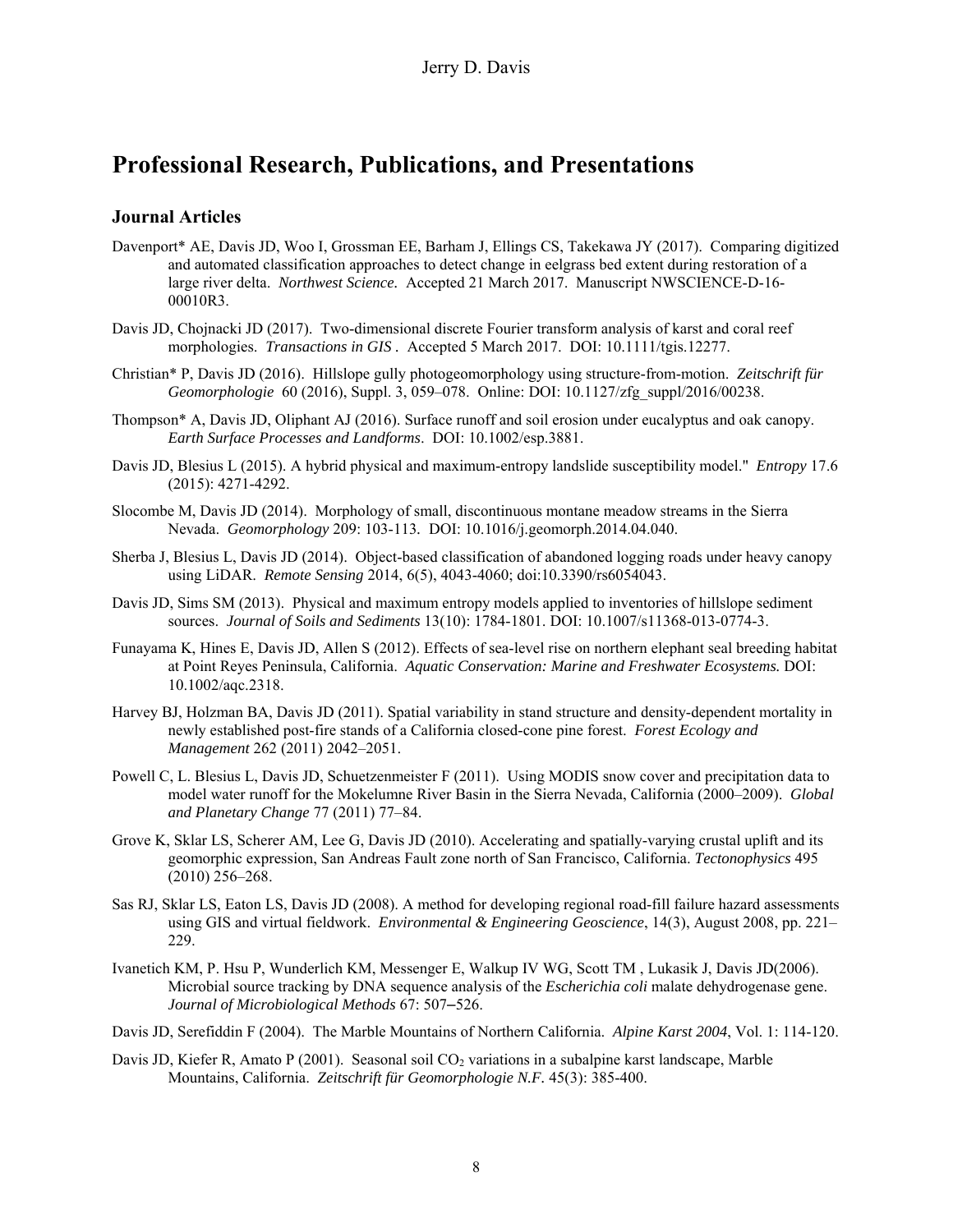- Davis JD, Davis GA (2001). A microcontroller-based data-logger design for seasonal hydrochemical studies. *Earth Surface Processes and Landforms* 26: 1151-1159.
- Davis JD (1996). Evidence for Plio-Pleistocene polygenetic development of Okefenokee arcuate ridges. *Southeastern Geology* 36 (2): 47-64.
- Davis JD, Brook GA (1993). Geomorphology and hydrology of Upper Sinking Cove, Cumberland Plateau, Tennessee. *Earth Surface Processes and Landforms* 18: 339-362.

#### **Articles in Conference Proceedings**

- Davis, J. D., and D. Dwyer (2001). Analyzing significant natural areas in San Francisco parks. *ESRI Library*, *Proceedings -- Professional Papers*. Environmental Systems Research Institute International User Conference.
- Davis, J. D. (1988). The challenge of university GIS education. *Technical Papers*, 1988 California Mapping Conference.
- Davis, J. D., and G. A. Brook (1981). Hydrology and water chemistry of Upper Sinking Cove, Franklin Co., Tenn. *Proceedings* 8th Intl. Cong. of Speleology, Intl. U. of Speleol. (Bowling Green, Ky.) Vol. I: 38-41. 1981.
- Davis, J. D., and G. A. Brook (1979). Paleoenvironmental implications of deposits in Red Spider Cave, Northwest Georgia. *Conference Reviewed Papers* 34th Ann. Mtg., SE Div., Assoc. of American Geographers (Nashville, Tenn.): 12. 1979.

#### **Articles in Peer-Reviewed Research Newsletters**

- Christian, P., Davis, J.D. (2014). Using a low-cost unmanned aircraft system and structure-from-motion for hillslope gully modeling. *CSU Geospatial Review* 12: 1, 6.
- Davis, J. (2011). Geoprocessing methods for hypsometry, morphometry and spatial sampling. *CSU Geospatial Review* 9: 7.
- Davis, J. D. (2004). Watershed sediment source analysis: integrated GIScience and field-based analysis. *CSU Geospatial Review.* 2: 4.

#### **Articles in Books**

McTavish, A., and J. Davis (2012). Winnemem Wintu – GIS helps resolve historical territory questions. In Taylor, A., D. Gadsden, J. J. Kerski, H. Warren, eds., *Tribal GIS: Supporting Native American Decision Making,*  (Redlands, CA: Esri Press), 38-44.

#### **Review Articles in Journals**

Davis, J. D. (1992). Map viewer. *Professional Geographer* 44(1): 104-106.

### **Journal Editor Columns**

Davis, J. D. (2014). The Geography of Water Resources. *CSU Geospatial Review* 12: 2.

- Davis, J. D. (2013). Online GIS Challenges. *CSU Geospatial Review* 11: 2.
- Davis, J. D. (2012). Cloud GIS Opportunities and Challenges. *CSU Geospatial Review* 10: 2.

Davis, J. D. (2011). GIScience comes ashore. *CSU Geospatial Review* 9: 2.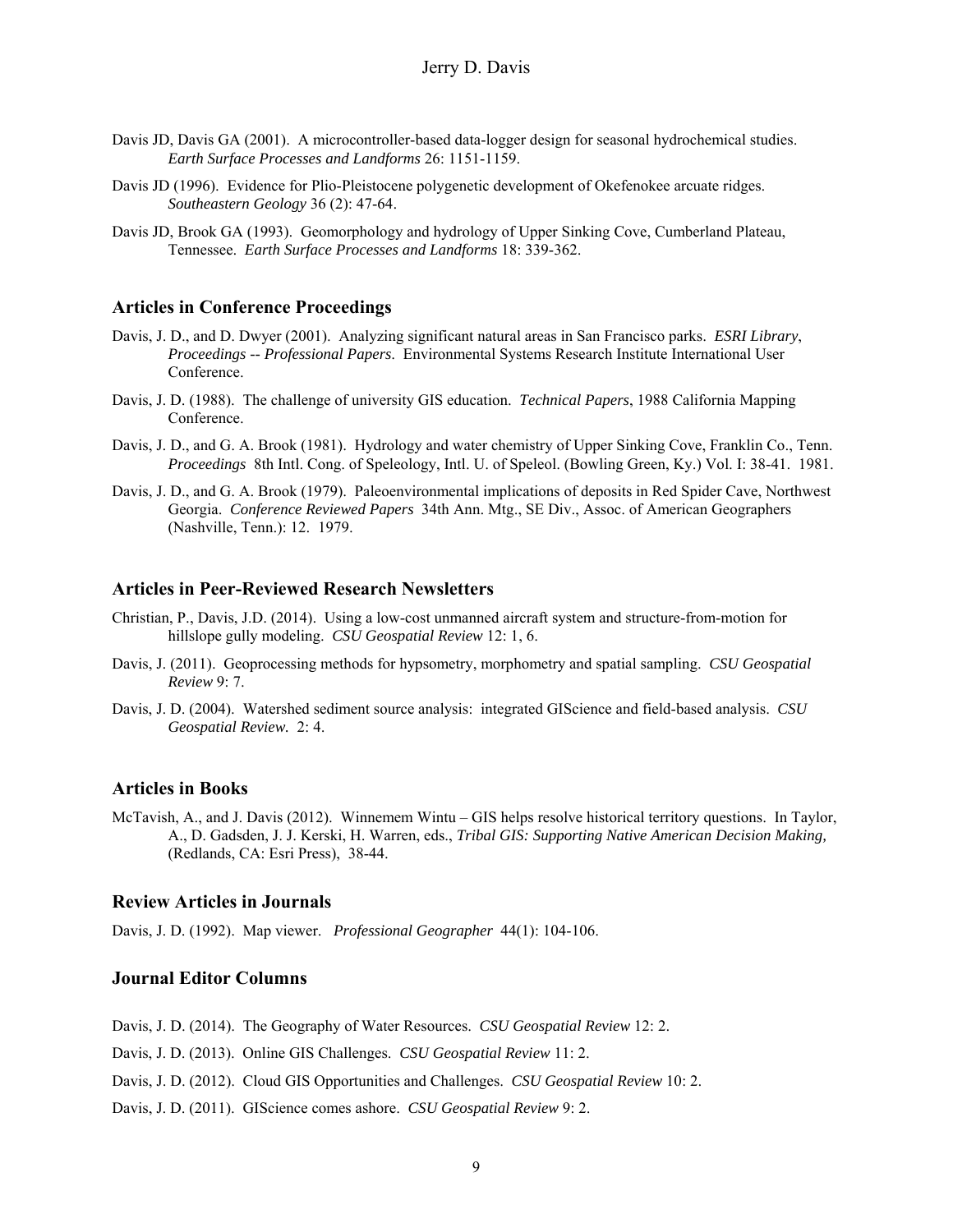- Davis, J. D. (2010). Offshore research. *CSU Geospatial Review* 8: 2.
- Davis, J. D. (2009). Lean times and opportunities. *CSU Geospatial Review* 7: 2.
- Davis, J. D. (2008). Geographic information science: the new "Dismal Science". *CSU Geospatial Review* 6: 2.
- Davis, J. D. (2007). Bringing Geographic Information Science to the community. *CSU Geospatial Review* 5: 2.
- Davis, J. D. (2006). The increasing significance of education in GIScience. *CSU Geospatial Review* 4: 2.
- Davis, J. D. (2005). GIScience in the CSU: more than surviving. *CSU Geospatial Review* 3: 2.
- Davis, J. D. (2004). From the Director. *CSU Geospatial Review* 2: 2.
- Davis, J. D. (2003). From the Director. *CSU Geospatial Review* 1: 2.

#### **Technical Reports**

- Davis, J. D., A. W. Davis, and B. J. Harvey (2010). *Pedro Point Headlands 1941 to 2010: A Preliminary Study Using Historical Remote Sensing and Dendrochronology.* Pacifica Land Trust and California Coastal Conservancy. 13 pp.
- Davis, J. D., J. Cohen, A. Pettler, M. Rondeau (2008). *Habitat Connectivity and Wildlife Movement Synthesis of Baseline Information and Data Aggregate Compilation.* Report to California Department of Transportation and California Department of Fish and Game. 12 pp.
- Davis, J. D., C. Chan, V. Matuk, K. Ivanetich (2007). *San Pedro Creek Bacterial Analysis Report.* San Pedro Creek Watershed Coalition, for California State Water Resources Control Board Agreement 03-096-552-0. 72 pp.
- Davis, J. D., S. Sims, S. Pearce, L. McKee, S. Shonkoff, S. Holmes (2004). *San Pedro Creek Watershed Sediment Source Analysis.* San Francisco State University and City of Pacifica, for California State Water Resources Control Board, E.P.A CWA 205(j).
- Davis, J. D., V. Matuk, N. Wilkinson, and C. Chan (2002). *San Pedro Creek Watershed Assessment and Enhancement Plan.* Pacifica: San Pedro Creek Watershed Coalition, for California Department of Fish and Game.
- Davis, J. D. (1987). The origin of arcuate sand ridges in the Okefenokee Swamp. *Okefenokee Ecosystems Investigation Technical Report* 21. Dept. of Zoology, Institute of Ecology, University of Georgia. 288 pp.
- Terry, C., J. D. Davis, and others (1978). *Sewanee, Tennessee, 201 Facilities Plan Environmental Impact Statement.* Atlanta: Claude Terry & Associates, for U.S. Environmental Protection Agency.
- Terry, C., J. D. Davis, and others (1977) *Visual Inventory of Potential Strip Mining Areas North of Tuscaloosa, Alabama.* Atlanta: Claude Terry & Associates, for U.S. Bureau of Land Management.
- Davis, J. D. (1977). *Population and Employment Projections for Cherokee, Dallas, Floyd, and Winneshiek Counties, Iowa.* Atlanta: Claude Terry & Associates, for Wainwright Engineering Company, Inc.
- Terry, C., J. Davis, and others (1977). *Environmental Baseline, Land Use and Growth Projections for the Birmingham Four County Area.* Atlanta: Claude Terry & Associates, for U.S. Environmental Protection Agency and Birmingham Regional Planning Commission.
- Davis, J. D. (1977). *Statistical Analysis of Urbanization Parameters to Determine the Cahaba River's Potential for Wild and Scenic River Status.* Atlanta: Claude Terry & Associates, for U.S. Forest Service.

#### **Professional Papers and Posters, with Published Abstracts**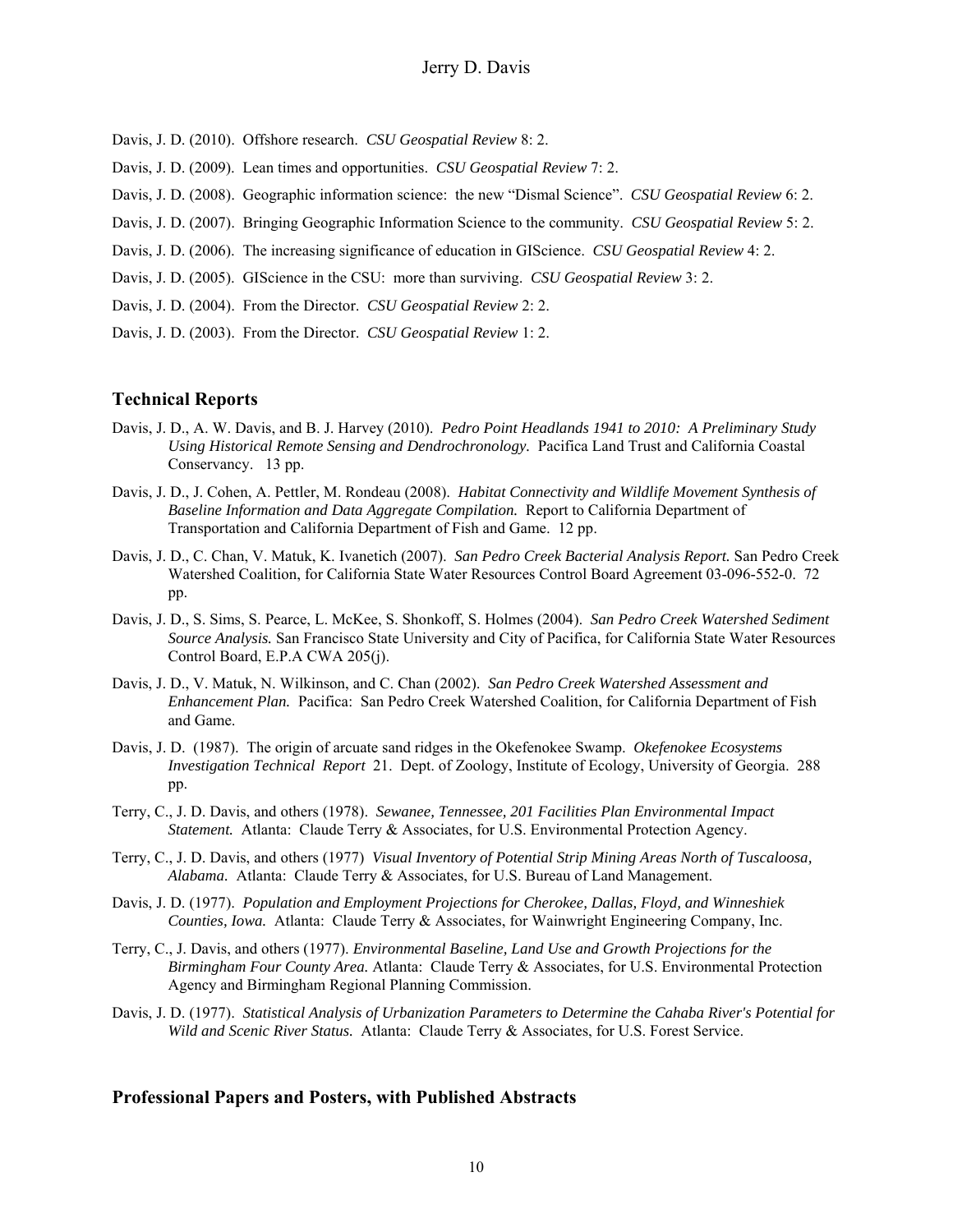- Lorenz, Austen, Leonhard Blesius, Jerry Davis, 2016. Detecting montane meadows in the Tahoe National Forest using LiDAR and ASTER imagery. American Geophysical Union Fall Meeting (San Francisco) Abstracts, Poster H53A-1661. Dec. 15, 2016.
- Robinson, Tom, Jerry Davis, 2016. Terrain-based predictive modeling of a functional riparian corridor in a coastal northern California watershed. American Geophysical Union Fall Meeting (San Francisco) Abstracts, Poster B43A-0557. Dec. 15, 2016.
- Davis, Jerry D., Christian, Peter, 2014. Low altitude remote sensing of stream channels and gullies. Abstracts, Association of Pacific Coast Geographers Conference, Tucson, Arizona, 26 September, 2014.
- Christian, Peter, Jerry D. Davis, Leonhard Blesius, 2013. Application of a Very-Low-Cost Unmanned Aerial Vehicle (UAV) and Consumer Grade Camera for the Collection of Research Grade Data: Preliminary Findings. American Geophysical Union Fall Meeting (San Francisco) Abstracts, Dec. 12, 2013.
- Chasse, Michael\*, Barbara Holzman, Jerry Davis, VT Parker. 2012. San Francisco's Rare Endemic Manzanitas: Prospects for Recovery through Restoration. California Native Plant Society Annual Meeting,January 2012.
- Davis, J.D., A. W. Davis, B. Harvey (2011). Motorcycles and forest expansion: Applying historical remote sensing and dendrochronology to understand LULC change at Pedro Point Headlands, San Mateo County, California, 1941 to 2010. Annual Meetings of the Association of American Geographers, Seattle, Washington, April 12-16, 2011. Presented April 12.
- Burgett, D., L. Blesius, J. Davis (2010). An object-based method for estimation of river discharge from remotelysensed imagery. Poster, American Geophysical Union, San Francisco, Dec. 13, 2010.
- Feigelson, L., C.Prentice, K. Grove, J. Caskey, J. Davis (2010). Slip rate on the San Andreas Fault, San Francisco Peninsula, California. Poster, Geological Society of America Cordilleran Sectiona and Pacific Section, American Association of Petroleum Geologists. 27-29 May 2010.
- Hiatt, Seth\*, Barbara Holzman and Jerry Davis. 2009. Modeling the habitat distribution of IoneManzanita (Arctostaphylos myrtifolia) in Amador County, California. Abstract. In Proceedings of theCNPS Conservation Conference California Native Plant Society Conservation Conference. January17-19, 2009. Sacramento, CA.
- Hoorn, J., J. Davis, L. Blesius, M. Kramer (2009). Sediment dynamics of an invasive species: stream channel response to Tamarisk infestation. Poster, Association of American Geographers Annual Meetings, Las Vegas, NV, 22-27 March 2009. Davis, J. D. and G. A. Brook (1979). "Paleoenvironmental Implications of Deposits in Red Spider Cave, Northwest Georgia." with. 34th Annual Meeting, SE Division, Assoc. of American Geographers, 18-20 November, Nashville, Tennessee.
- Corbett, S., L. S. Sklar, J. D. Davis (2009). Using surface curvature to map geomorphic process regimes in a bedrock landscape, Henry Mountains, Utah. American Geophysical Union Fall Meeting Abstracts, 2009.
- Davis, J. D., A. Thompson, and A. Oliphant (2008). Runoff and erosion under eucalyptus and oak paired woodland sites near San Francisco, California. Annual Meetings of the Association of Pacific Coast Geographers, Fairbanks, Alaska, Presented 9 October 2008.
- Davis, J. D. (2008). "Fluvial geomorphic adjustments in a flood control / wetland restoration project." Annual Meetings of the Association of American Geographers, Boston, Massachusetts, 15-19 April 2008. Presented 17 April.
- Davis, J. D. (2007). "Biogeomorphic Assessment and Salmonid Habitat Enhancement in a Suburban Landscape: San Pedro Creek Watershed." Annual Meetings of the Association of American Geographers, San Francisco, 17-21 April. Presented April 20.
- Scherer, A., K. Grove, and J. Davis (2003). "GIS Analysis of Quaternary Marine Terraces, Point Reyes Peninsula, California". Geological Society of America Annual Meeting, Seattle. 2-5 November, 2003.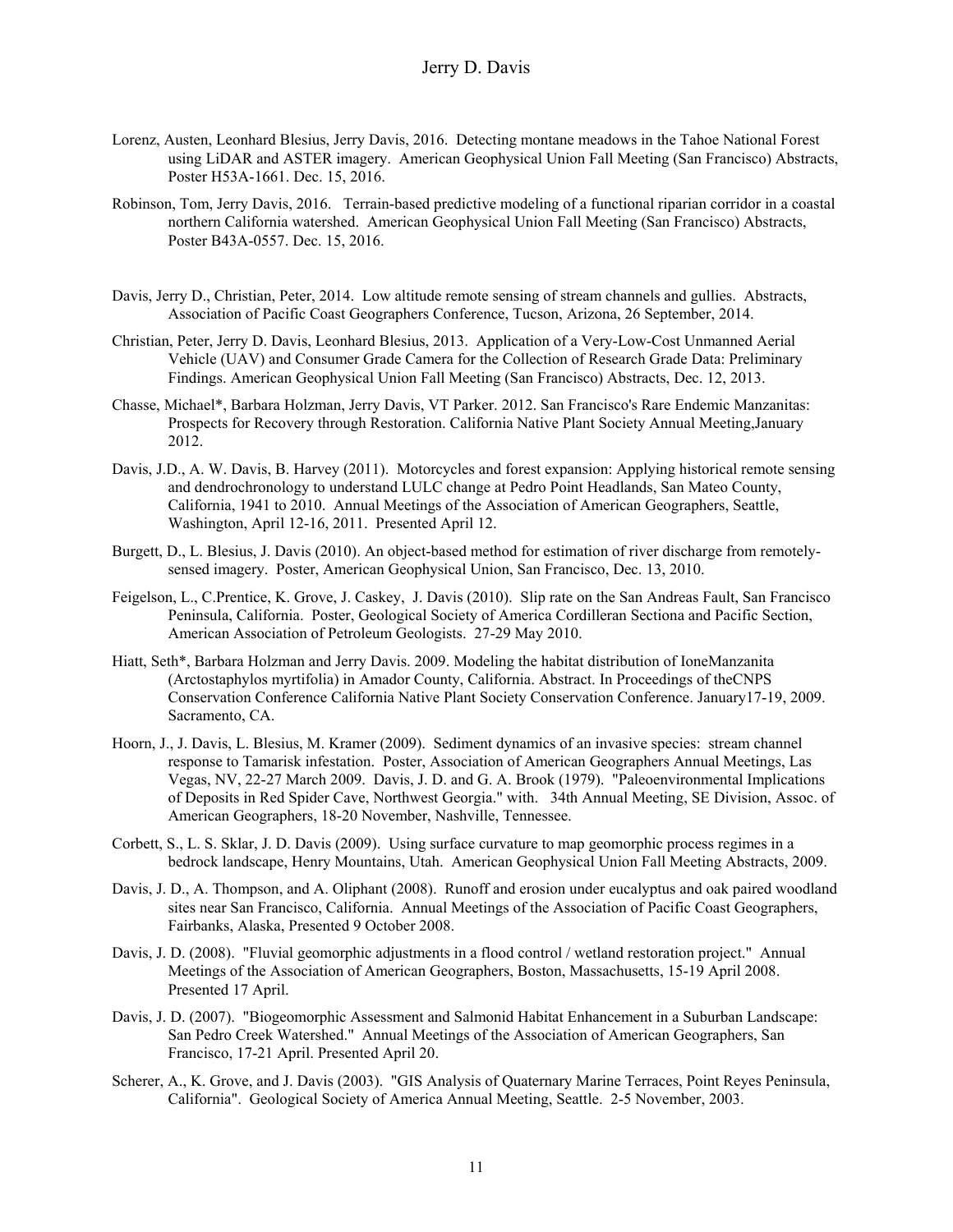- Davis, J. D., and D. Dwyer (2001). "Analyzing Significant Natural Resource Areas in San Francisco Parks." Environmental Systems Research Institute International User Conference. San Diego, California, 9-13 July.
- Serefiddin, F., and J. D. Davis (1999). "Geomorphic Process Studies in the Marble Mountains Subalpine Karst of Northern California" Annual Meetings of the Association of American Geographers, Honolulu, Hawaii, 24 March.
- Davis, J. D., P. Amato, and R. Kiefer (1998). "Snowmelt-initiated CO<sub>2</sub> cycles in a dry-summer subalpine landscape, Marble Mountains, California." Joint meeting of Friends of Karst and The International Geological Correlation Program Project 379: *Karst Processes and the Global Carbon Cycle*. 23 September.
- Davis, J. D., P. Amato, and R. Kiefer (1998). "Seasonal soil CO<sub>2</sub> variations in a sub-alpine karst landscape, Marble Mountains, California" Annual Meetings of the Association of American Geographers, Boston, Massachusetts, 27 March.
- Serefiddin, F., J. D. Davis (1998). "Seasonality of solution processes in the Marble Mountains sub-alpine karst." Annual Meetings of the Association of American Geographers, Boston, Massachusetts, 27 March, 1998.
- Davis, J. D. (1993). "Natural resource inventory and modeling in Pacific coast terrestrial and estuarine environments" GIS/LIS Annual Conference and Exposition, Poster Session, November 1-4.
- Davis, J. D., and A. Sears (1992). "Investigations in the Marble Mountains Karst of Northern California" Annual Meetings of the Association of American Geographers, San Diego, California, 19 April.
- Davis, J. D. (1991). "Surface and Network Analysis of Karst" Annual Meetings of the Association of American Geographers, Miami, Florida, 15 April.
- Davis, J. D. (1990). "What is GIS Technology?" Lead Speaker at *GIS: A Tool For Local Governments.* Seminar. Local Government Commission. California State Capitol, Sacramento, 19 October.
- Davis, J. D. (1990). "Geographic Information Systems for Biological Research." Invited Speaker, Association of Biologists in Computing, Sonoma State University, 19 January.
- Davis, J. D. (1989). "The University's Role in Geographic Information Systems" California GIS Society, December 7.
- Davis, J. D. (1988). "Arcuate Sand Ridges of the Okefenokee Swamp." Annual Meetings of the Association of American Geographers, Phoenix, Arizona, 6-10 April.
- Davis, J. D. and G. A. Brook (1981). "Hydrology and Water Chemistry of Upper Sinking Cove, Franklin County, Tennessee.". 8th International Congress of Speleology, Intl. Union of Speleology, 18-24 July, 1981, Bowling Green, Kentucky.
- Davis, J. D. (1981). "Karst Hydrology and Cavern Development in Upper Sinking Cove, Franklin Co., Tennessee." Tennessee Karst Conference, 2 May, Sewanee, Tennessee.

## **Book Reviews**

Wright, Dawn (2014). *Ocean Solutions, Earth Solutions.* Esri Press.

Johnson, K. (2010). *Agent Based Modeling in ArcGIS.* Esri Press.

Heather Kennedy (2008). *Data in Three Dimensions: A Guide to ARCGIS 3D Analyist.* John Wiley.

IBM Earth Science Series of Tutorials, by Rita Haberlin and Pat Kulda

- 1. "Continental Drift", reviewed in January 1993
- 2. "Sea-Floor Spreading", reviewed in January 1993
- 3. "Plate Tectonics", reviewed in June 1993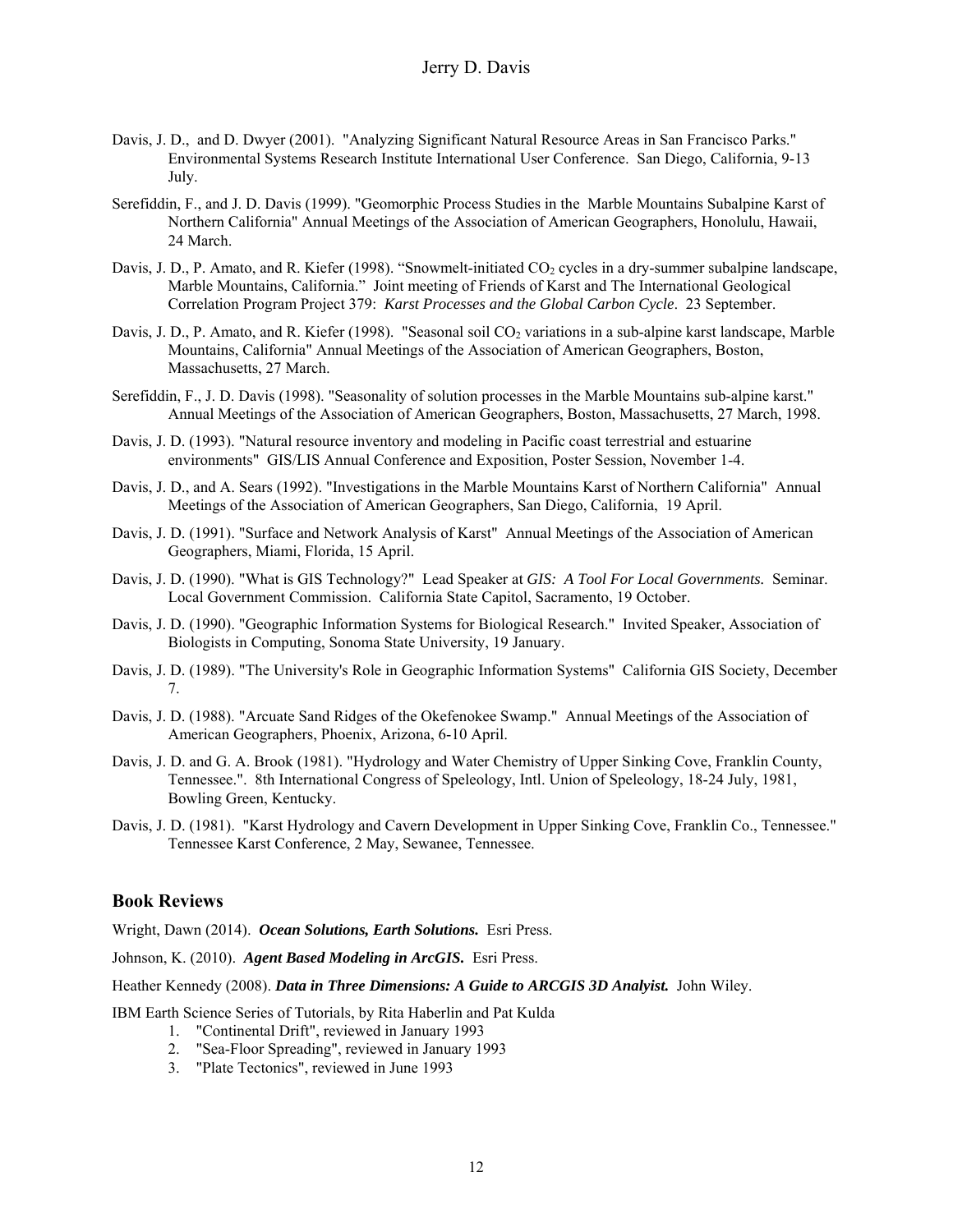### **(Recent) Journal Article Reviews**

- *Natural Hazards* (2016). Presence-only approach to assess landslide triggering-thickness susceptibility. A test for the Mili catchment (North-Eastern Sicily, Italy).
- *Transactions in GIS* (2016) "An operational dynamical neuro-forecasting model for hydrological disasters"
- *Entropy* (2015) "Maximum Entropy Method for Control Loads Feedback of Concrete Dam Displacement" Author: Jingmei Zhang.
- *Urban Forestry & Urban Greening* (2014) "Use of UAV oblique imaging for detection of individual trees in residential environments.". Manuscript: UFUG-D-14-00227.
- *Transactions in GIS* (2014) "A FOSS Platform for Marine Ecology Software Product Derivation".
- *Journal of Soils and Sediments* (2014) "Geochemical mapping of Pb- and Zn-contaminated sediments in southwest Missouri.".

## **Field Guides**

- Davis JD, Blesius L, Battalio R (2016). *What Were They Thinking? The Northern San Francisco Peninsula Coast.*  Sponsored by the AAG Geomorphology Specialty Group. Friday, 1 April 2016.
- Davis, J. D., and L. Blesius (2011). *Coastal erosion.* Field Trip Guide, 29 September 2011. Association of Pacific Coast Geographers Annual Meeting, San Francisco.
- Davis, J. D., and A. Oliphant (2007). *Coastal erosion, surfing, and watersheds.* Field Trip Guide, 21 April 2007. Association of American Geographers Annual Meetings, San Francisco.
- James, L. A., and J. D. Davis (1994). *Glaciation and Hydraulic Gold-Mining Sediment in the Bear and South Yuba Rivers, Sierra Nevada.* Field Trip Guide, April 1-3, 1994. Association of American Geographers Annual Meetings, San Francisco.

#### **Lectures, Colloquia, and Special Presentations**

- "San Pedro Creek Watershed Erosion Issues". Bank Stabilization Workshop, San Pedro Creek Watershed Coalition, Pacifica, CA. 19 November 2005, 21 October 2006.
- "Historical Perspective on San Pedro Creek Watershed." Pacifica Historical Society, 5 March 2006.
- "San Pedro Creek Sediment Source Analysis and Treatment Prioritizations." San Pedro Creek Watershed Coalition, 22 April 2004.
- "San Pedro Creek Watershed Sediment Source Analysis". San Pedro Creek Watershed Coalition, 19 November 2003.
- "Watershed Assessment in San Pedro Creek Watershed". San Mateo County Stormwater Pollution Prevention Program. 30 August 2001.
- "Developing a GIS for San Bruno Mountain". City of Brisbane Open Space Committee, 1 June 2000.
- "A Geographic Information System for San Pedro Creek Watershed". San Pedro Creek Watershed Coalition general meeting. 17 March 2000.
- "Studies conducted by the San Pedro Creek Watershed Coalition". Pacifica City Council. 11 October 1999.
- "Geomorphological Research in the Marble Mountains Wilderness, California". Invited Speaker, Diablo Grotto, National Speleological Society, 10 October 1996.
- "The San Andreas Fault System and the Geomorphic and Land Use History of Mussel Rock" Field Interpretation and Lecture, given at Mussel Rock, Daly City, California, for Human Geography Field Course, Department of Geography, University of British Columbia., 12 May 1993.
- "Caves, Karst, and Applied Geomorphology" Distinguished Visiting Scholars Lecture, CSU Sacramento Geology and Geography Departments, 10 May 1990.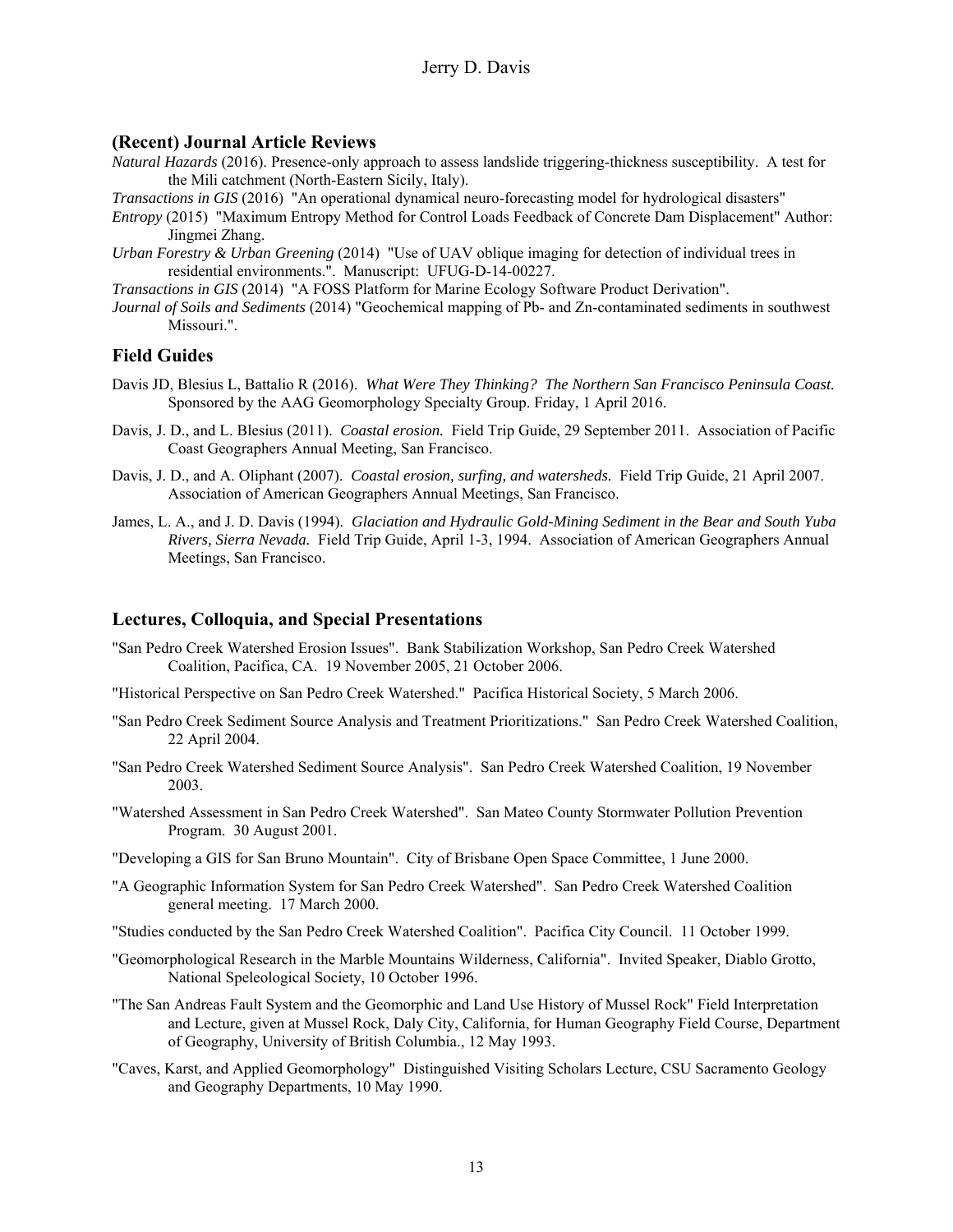"Geographic Information Systems." Sonoma State University Spring 1989 Colloquium Series.

- "What Pogo Never Told You (about the geomorphic history of the Okefenokee Swamp)." 1987 Sonoma State (CSU) Geography-Anthropology Series.
- "The Caves and Karst of Upper Sinking Cove, Franklin County, Tennessee." Department of Geography Colloquium, 24 May 1981, University of Georgia.
- "Exploration and Research in the Longest Cave in the World: the Flint-Mammoth Cave System." Athens Speleological Society, 4 May 1981, Athens, Georgia.

"Karst of Belize." UGA Geomorphology Interest Group, January 1980 meeting.

"Caves of Belize." Athens Speleological Society, November, 1979.

#### **Project Director, Institute for Geographic Information Science, SFSU**

- Santa Cruz Mountains Biodiversity Study (1994). M. Vasey (SFSU Conservation Biology), R. MacKay (SFSU Geography); P. Foschi (SFSU Geography)
- Study of Commute Patterns in Emeryville, California, 1989. M. Hitchcock, C. Neishi, S. Scott (SFSU Geography)
- San Francisco Presidio Rare Species Habitat Analysis, 1989. In association with California Dept. of Fish & Game.
- Crystal Springs Watershed Analysis, 1989, for San Francisco Water Department, in association with CA Dept. of Fish & Game, with R. Bathrick, L. Cosby, M. Fitzgerald, C. Gavette, A. Richardson, W.Small (SFSU Geography) ; T. Lupo (CA Department of Fish and Game)
- Bolsa Chica Wetlands Inventory, 1991-92, in association with Wetlands Research Associates. With M. Josselyn, M. Los Huertos (SFSU Romberg Tiburon Center), M. Campbell (Michael Brandman Associates), L. Konde, A. Richardson, R. Bathrick (SFSU Geography)
- Montezuma Slough Study, 1992-93, in association with Wetlands Research Associates. With M. Josselyn (Wetlands Research Associates); L. Konde, N. Leahy, R. MacKay, S. Skartvedt, D. Weinstein, A.Galo (SFSU Geography)
- Soil Conservation Service Non-Point Pollution model study, 1989-1990. With M. Whiting (USDA Soil Conservation Service); R. Bathrick, L. Konde, A. Richardson (SFSU Geography)
- Study of species migration in Mendocino old-growth redwood forest, 1989, in association with California Department of Forestry. With R. Askevold, M. Hornick, A. Maxwell, N. Suzuki (SFSU Geography).

#### **Consultant, Institute for Geographic Information Science Projects, SFSU**

Presidio Natural Vegetation Study. M. Vasey (SFSU Conservation Biology), M. Semenoff (SFSU Geography)

- Southwest Bioregion Scoping Project. O. Pollack, R. Cox (The Nature Conservancy of California); D. Gladish, M. Norelli, L.Konde (SFSU Geography)
- Central African Elephant Survey, 1988, International Union for Conservation of Nature and Natural Resources (IUCN), with P. Foschi (SFSU Geography)

Trails on the Water Project. K. Van Velsor (Coastal Advocates); L. Konde, D. Weinstein (SFSU Geography)

- State of the Bay Atlas (for The Oceanic Society). R. Askevold, R. Crawford, M. Lacey. J. Webster (SFSU Geography)
- Geoecology of West Marin County. D. Mustart (SFSU Geology), E. Schwalen (SFSU Interdisciplinary Studies)
- Burrowing Owl Census, 1991-92, for D. DeSante (Institute of Bird Populations). R. Winkler (SFSU Geography)
- Bay Area Housing Affordability Study. LeGates (SFSU Urban Studies), Randlett, Scott (SFSU Geography)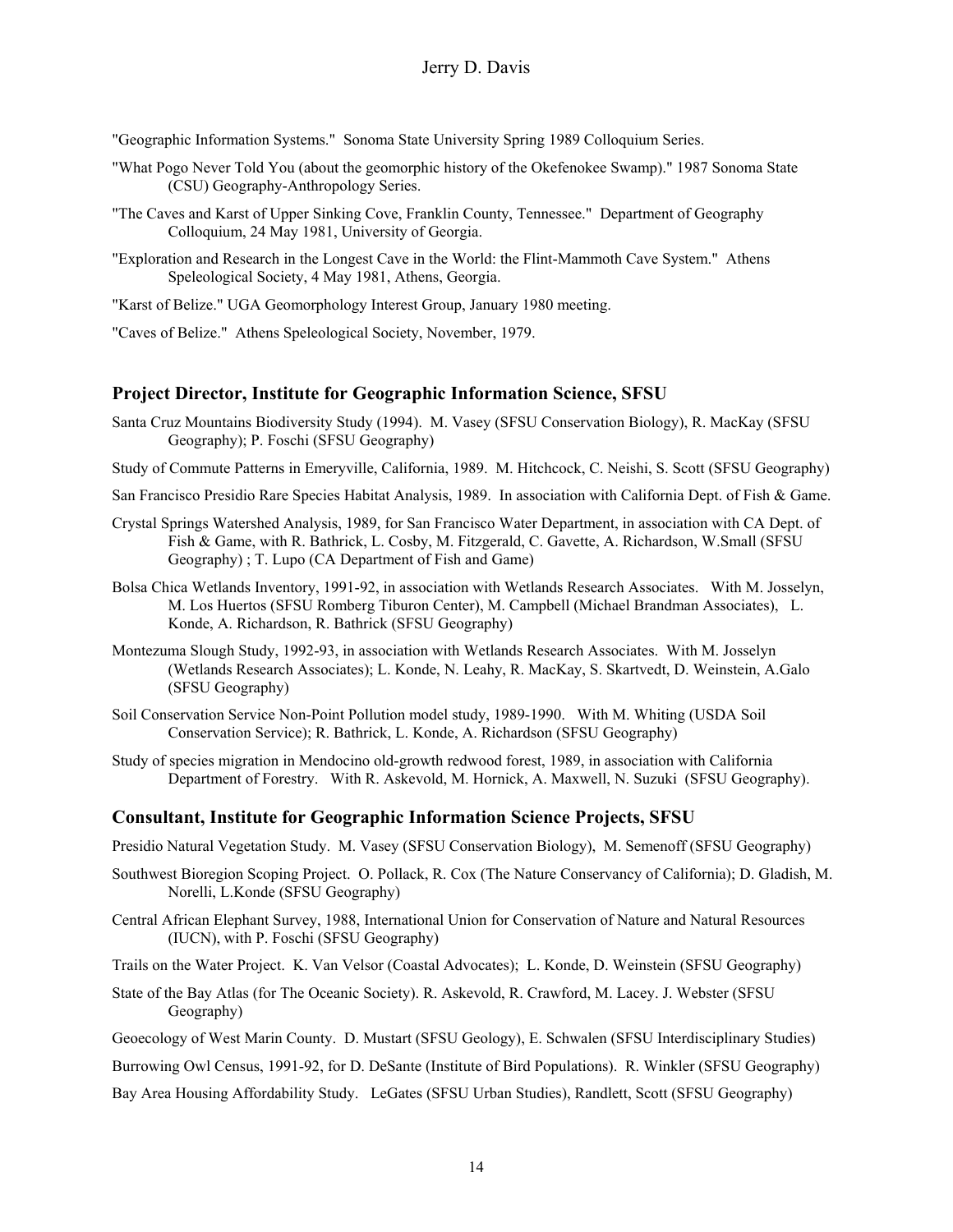- Demographic Analysis of Pre-industrial France. G. W. Skinner (Stanford University)
- Epidemiological Study of Mediterranean Islands, J. Webster (SFSU Geography)
- Greenbelt Risk Assessment, J. Sayer (Greenbelt Alliance), M. Odaya (SFSU Geography)
- Index of Gerrymandering, G. Geisler (SFSU Political Science) & C. Henley, A. Richardson, R. Winkler (SFSU Geography)

#### **Completed M.A. Geography and M.S. GIScience Theses**:

- Amato, Paul, *Effects of urbanization on storm response in the North Fork San Pedro Creek.* (Chair) 2003.
- Amezcua, Sylvia, *Gaps and links: San Francisco Garter Snake habitat assessment priorities*. (Chair) 1998.
- Askevold, Ruth, *Interpreting historical images to reconstruct past landscapes in the Santa Clara Valley.* 2005.
- Barnes, Allison (Haley). *An Object-Oriented Classification of Impact Craters Using Lunar Reconnaissance Orbiter Data* (with L. Blesius). 2016.
- Bauer, Jon D. *Potemkin Creek: I can't believe it's not nature.* 2008.
- Bey, Ryan, *Large woody material assessment for salmon restoration in Mill Creek watershed, Sonoma County, California.*
- Brigham, Charles, *Spatial variability of rainfall, Westside San Francisco drainage distinct.* 2006.
- Camp, Christy, *Golden Gate Heights: a biogeographical land use history.* 2006.
- Chassé, Michael, *San Francisco's Rare Endemic Manzanitas: Prospects for Recovery Through Restoration,* 2014.
- Christian, Peter, *Using low cost UAS and consumer grade cameras for environmental science research.* (Chair) 2015.
- Cowles, Stephanie, *Investigations of the Park Cool Island Effect of Golden Gate Park, San Francisco.* 2014.
- Creed, Graydon, *The Specter of Depletion: Drought Conditions in the Southern San Joaquin Valley, 1928-1934.* 2011
- Dartnell, Peter, *Applying remote sensing techniques to map seafloor geology/habitat relationships.* (Chair) 2000.
- Davenport, Anna, *Modeling geomorphic effects on eelgrass before and after restoration, Nisqually Delta, Washington.* (Chair) 2012.
- Depman, Jeanne, *Examining An Urban Water Source: Groundwater Characteristics of San Francisco's Lobos Creek* (Chair) 2009.
- Dull, Robert, *Late Holocene paleoecology and historic grazing impacts, southern Sierra Nevada, California.*  (Chair) 1995.
- Duran, Guillermo, *Assessing the habitat fragmentation of socioeconomically important tree species in Costa Rica.*  2010.
- Dwyer, Debra, *Integrating GPS with GIS to monitor rare plants in San Francisco.* 2005.
- Evans, Robert, *Biogeographic model of habitat indicators for the presence of Hesperolinan drymarioides.* 1996.
- Fernandez, Miguel Alejandro, *Assessing the effects of locality accuracy in predicting species distribution.* 2007.
- Folger, Karen, *Post-fire succession in the Inverness Ridge Bishop Pine Forest, Point Reyes National Seashore.* 1998.
- Funayama, Kota, *Effects of sea-level rise on northern elephant seals in Point Reyes Peninsula.* 2010.
- Goedecke, W. *Efficacy of Mathematical Models Using Physical Soil Factors in Determining Landslide Hazard.* Summer 2013. (L. Blesius is Chair).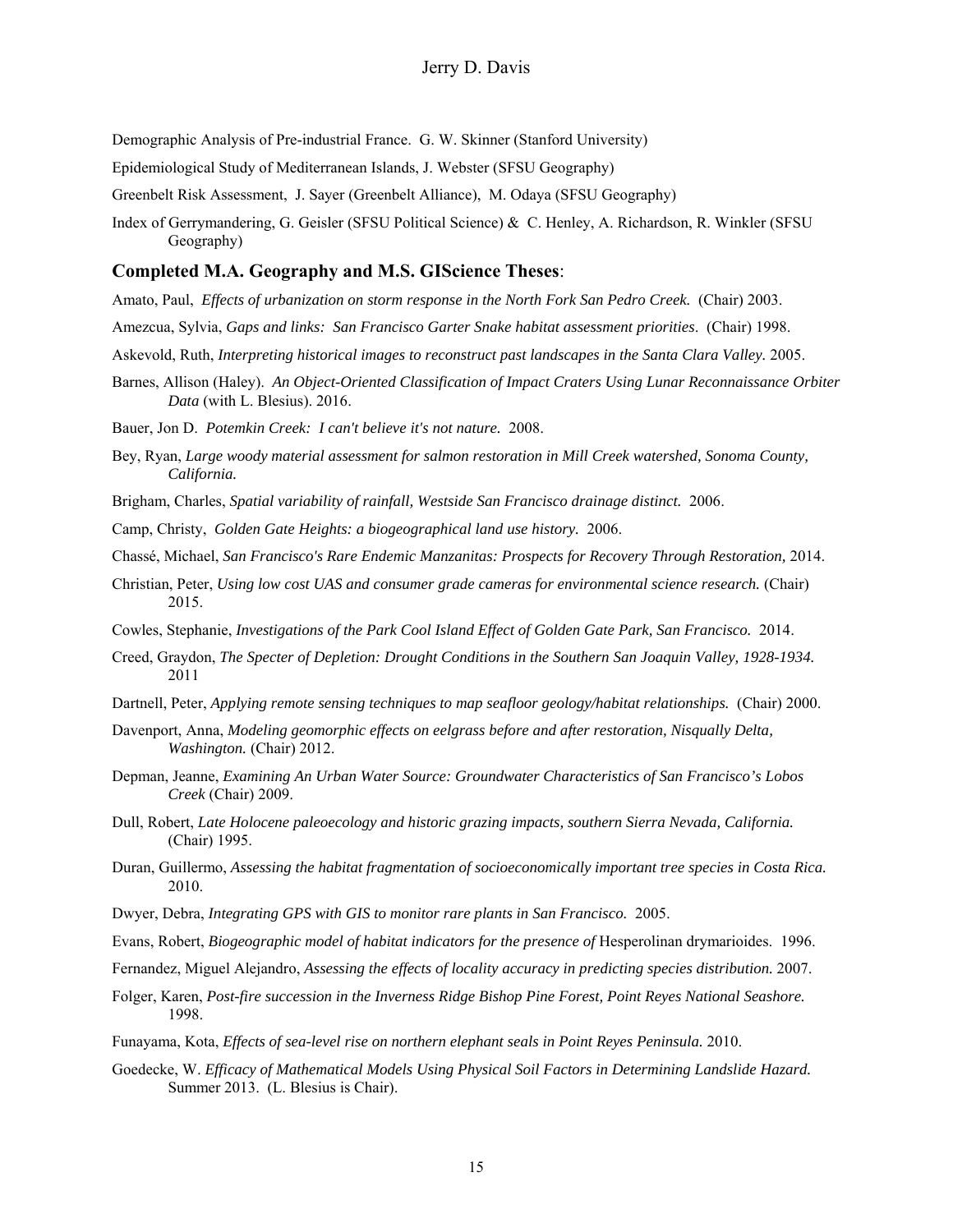Grosso, Christina, *Mountain Lake: its function and compatibility as a recreational area and native habitat.* 1998.

- Harvey, Brian, *Spatial and Temporal Vegetation Dynamics Following Fire in a Bishop Pine (Pinus muricata) Forest, Point Reyes National Seashore, CA.* 2010.
- Heiser, Shawn, *Living on the Edge: an environmental history of land use at Mussel Rock*. 2010.
- Hiatt, Seth. *Habitat distribution modeling of* Arctostaphylos myrtifolia *in Amador County, CA.* 2008.
- Herring, Holly, *Serpentine's connection with safety, environmental and health problems near Coalinga, California.*  (Chair) 1997.
- Issel, Joseph, *Pool spacing in San Gregorio, Creek, California.* (Chair) 2015.
- Israel, Mary, *An Index of Threat: Mapping Climate Change in High Sierra Communities*. (Chair) 2012.
- Jackson, Cynthia Jennifer, *Sources of endocrine disrupting chemicals in wastewater: Oakland, CA.* 2007.
- Kilduff, Kate, *Environmental justice analysis of nitrate contamination in San Joaquin Valley drinking water.* 2015.
- Konde, Lora, *Spatial analysis of successful natural blue oak regeneration, Priest Valley, California*. 1994.
- Kunze, Marshall, *Pure, Plentiful, Perpetual? The Edwards Aquifer: Conflict and Sustainability.* (Chair) 2008.
- Lee, Judy, *Modeling Population Distribution in Urban Areas Using Remote Sensing Information: A Spatial Metrics Method.* 2007.
- Lupo, Thomas, *Will habitat destruction extirpate the Swainson's hawk from the Sacramento area?* 1992.
- Mackay-Shea, Ruth, *Mapping vegetation for biodiversity analysis using integrated remote sensing/GIS methodology: Woodside, California.* 1994.
- Macrae, James, *GIS study to assess potential transit-oriented development in the Bay Area*. 2000.
- Maher, Suzanne, *Bio-micrometeorology of a Sierra Nevada montane meadow.* (with A. Oliphant). 2016.
- Matuk, Vivian, *Water quality of San Pedro Creek watershed, Pacifica, California.* (Chair) 2001.
- Maxwell, Andrew, *Mapping and habitat analysis of the California endemic tree,* Torreya californica*, in Marin County*. (Chair) 1992.
- McDonald, Kelsey, *The San Pedro Creek Flood Control Project: Integrative analysis of natural hazard response*. 2004.
- McGowan, Jennifer. *Using seabird habitat modeling to inform ocean zoning in Central California's National Marine Sanctuaries.* 2012.
- McTavish, Anne, *The Role Of Critical Cartography In Environmental Justice: Land-Use Conflict At Shasta Dam, California*. 2009
- Micallef, Sean, *Grazing effects on the grassland vegetation of Mount Diablo State Park, California.* 1998.
- Melton, Lee, *Computer-assisted classification of suburban areas in satellite imagery through the use of artificial neural networks.* 1998.
- Meier, Christa, *Investigation of the carbon dioxide exchange over a living roof in San Francisco.* 2017.
- Meyer, Tiffany, *The Arctostaphylos myrtifolia and Eriogonum apricum Plant Community: Its Distribution, Abundance & Conservation*. 2004.
- Munsey, Genevieve, *Geomorphology at the confluence of stream restoration and flood control.* 2015.
- Oakley, Samuel, *Estimating Ladder Fuels in a Mixed-Oak Forest Using LiDAR*. 2015.
- O'Beirne, Dara. *Measuring the Urban Forest: Comparing LiDAR derived tree heights to field measurements.*  (Chair) 2012.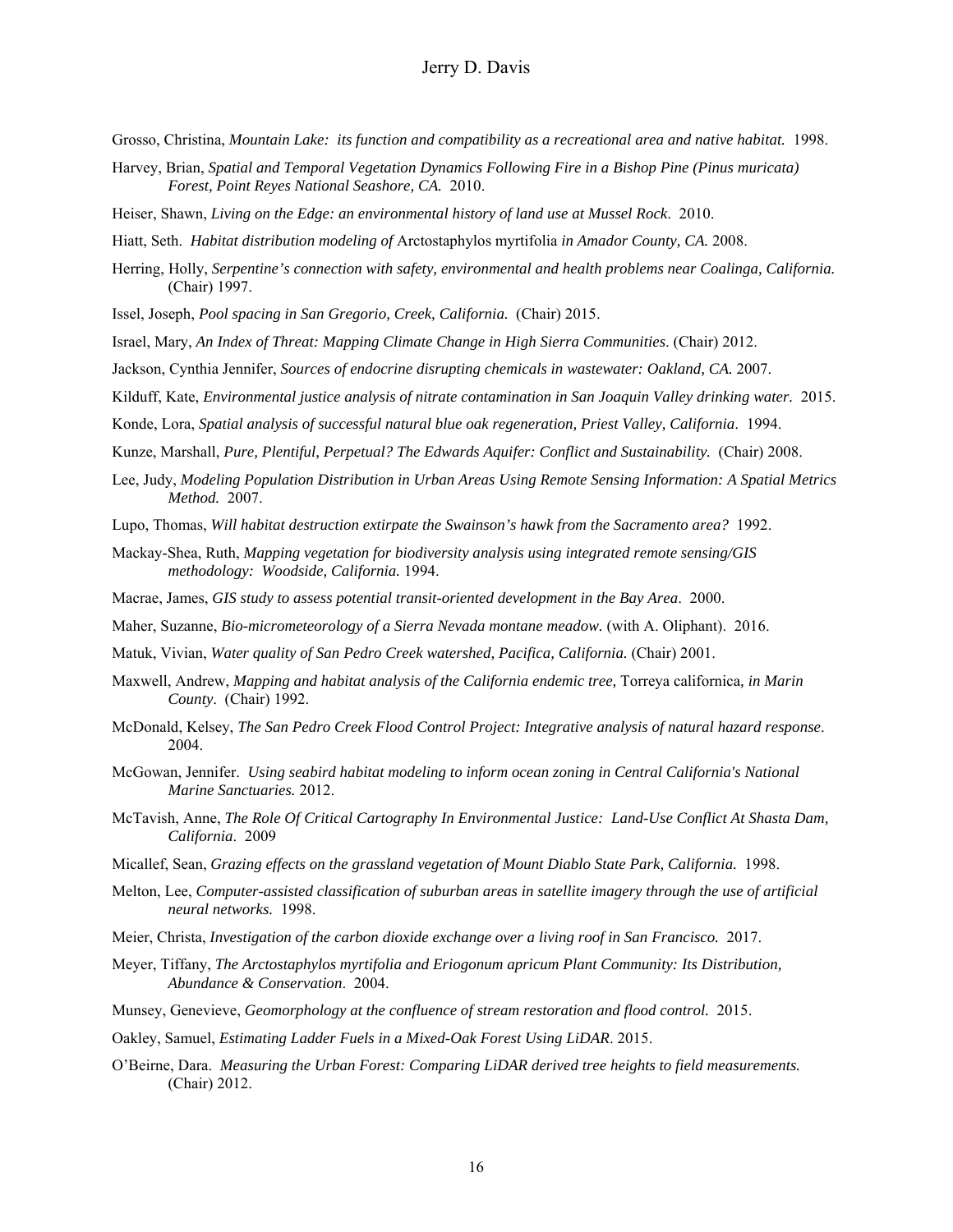- Odaya, Mami. *Estimating Egeria Densa Biomass in the Sacramento-San Joaquin Delta Using Remote Sensing.* 2004.
- Olson, Annette. *Fire in the Berkeley Hills: A Geographic Analysis*. 2004.
- Omlid, Alicia. *Sustainable stormwater management: implementing best management practices in San Francisco's Panhandle area.* (Chair). 2009.
- Parker, Owen. *Object-based Segmentation and Machine Learning Classification for Landslide Detection from Multi*‐*temporal WorldView*‐*2 Imagery* 2014.
- Powell,Cynthia, *Using MODIS and precipitation data to create a stochastic water runoff forecasting model for the Mokelumne River Basin in the Sierra Nevada Range, California (2000-2010)*. M.S. 2010
- Pribor, Paul, *Post-fire succession in bishop pine forest at Point Reyes National Seashore, California (1995-2001)*. 2002.
- Proctor, Elizabeth, *Reducing Variation in Geo-Referenced Museum Specimen Locality Data.* (Chair) 2004.
- Reed, Tim, *Analyzing SeaWIFS using GIS: phytoplankton blooms in the Bering Sea.* (Chair) 2003.
- Richardson, Andrew, *Identification and prioritization of prescribed burn sites in the Crystal Springs watershed.*  (Chair) 1994.
- Rowan, Aariel, *Effects of Restoration on the Small Shorebird Carrying Capacity of a South Bay Mud Flat*. (Chair) 2012.
- Schnabel, Joshua M., *A comparison of methods for assessing hazardous air pollutant risk in communities*. 2007.

Scollon, Daniel, *Spatial analysis of the tidal marsh habitat of the Suisun song sparrow.* 1993.

Sears, Adrian, *A karst hydrochemical study of the Marble Mountains of northwestern California.* (Chair) 1997.

- Serefiddin, Feride, *Seasonality of solution processes in the Marble Mountains subalpine karst of northern California.* 1998 (chair).
- Sherba, Jason, *Object-based classification of abandoned logging roads under heavy canopy using LiDAR.* (Chair) 2014.
- Sims, Stephanie, *Hillslope sediment source assessment of San Pedro Creek Watershed, California.* (Chair) 2004.
- Slocombe, Michelle. *Morphology of Small, Discontinuous Montane Meadow Streams in the Sierra Nevada*. (Chair) 2012.
- Smulyan, Marilyn, *An Assessment of Step-pool Urban Stream Restoration: San Pedro Creek, Pacifica, California.* (Chair) 2012.
- Tatman, Jaime, *Restoration Planning for the Bolinas Lagoon, Marin County, California*. 2011.
- Thompson, Arnold. *Water Repellency, Soil Moisture Surface Runoff and Soil Erosion Under Eucalyptus Canopy vs. Oak Canopy in Coastal California.* (Chair) 2007.
- Waddington, Sadie, *Quantitative Study of Sediment Accumulation due to Mangrove Removal at Turneffe Atoll, Belize,* 2008.
- White, Nelia, *Discrete versus Continuous: A Comparison of Water Quality Monitoring Techniques.* (Chair) 2006.
- White, Paula, *Evaluating Impacts of Polystyrene Bans: Trash-Impaired Watersheds in the East Bay.* (Chair) 2010.

Wollmer, Steve, *Effects of multiple use on rain splash erosion and runoff in semiarid rangeland.* (Chair) 1994.

#### **Completed M.S. Geology Theses:**

Davis, Jennifer, *The influence of bed roughness on partial alluviation in bedrock channels.* 2014.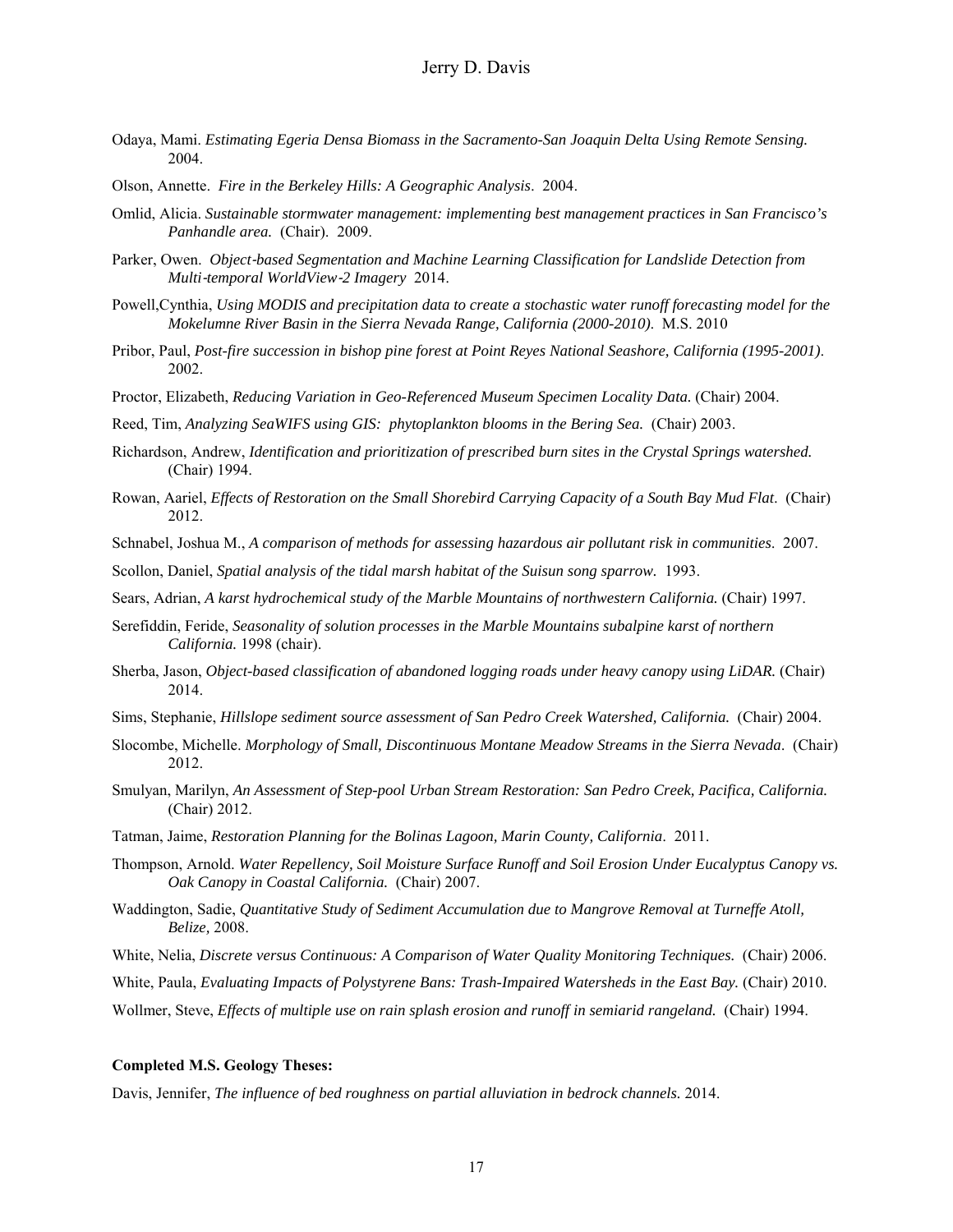Duverge, Dylan. *Establishing background arsenic in soil of the urbanized San Francisco Bay region.* 2011.

- Genetti, Jennifer. *Evidence for variation of hillslope sediment size with elevation at Inyo Creek*. 2017.
- Gorman, Peter D. *Spatial and temporal variability of hydraulic properties in the Russian River streambed, central Sonoma County, California*. 2004.
- Lee, Gina. *Geomorphic expression of differential uplift, Point Reyes peninsula, Marin County, California.* 2008.
- Leverich, Glen. *The Morphological Effect of Variable Flow on a Meandering Channel Model.* 2006.
- Marshall, Jill. *Hillslope rock fragment production: grain size distributions, abundance and climatic influences.*  2009.
- Rogge, Erdmann H. *Dimensions of the Westside Groundwater Basin, San Francisco and San Mateo Counties, California.* 2003.
- Sas, Robert J. *Road-related failures and debris flow hazards, Blue Ridge Parkway, North Carolina*. 2008.
- Scherer, Anne Marie, *GIS Analyses of Quaternary Marine Terraces, Pt. Reyes Peninsula, CA*. M.S. Geology, 2004.
- Simpson, Megan K., *Background trace element concentrations in the Franciscan Complex, San Francisco, California.* 2004.

#### **Other Completed Masters Theses:**

- Bowman, Rebecca (2010). *Landforms, a curriculum unit for kindergarteners, based on a Montessori-like approach.* M.A. Education, 2010.
- Crawford, Dinah J. *Mapping museum collections: practical applications of a geographic information system (GIS).*  M.A. Museum Studies 2000.
- Johnson, Richard. *A Basin-wide Snorkel Survey of the San Pedro Creek Steelhead (Oncorhynchus mykiss) Population*. SFSU Biology Thesis, 2005.
- Lang, Suzanne, *From a distance: visual representation of spatial reality.* M.A. Cinema, 2001.
- Torregrosa, Alicia. *Vegetation dynamics in the Sierra Buttes, CA : predicting species' occurence by merging CCA and GIS.* M.A. Biology, 2000.

#### **Completed M.A. Research Projects**

Bathrick, Robert, *A water balance approach for analyzing irrigation water delivery anomalies.* (Chair) 1992

Brown, Martha, *Virtual field trips, the internet and geographic education*. 1998

Collins, David, *A day's journey: porters, roads, and towns in prehispanic Mesoamerica.* 2003.

Culp, John, *Shell mounds to cul-de-sacs: the cultural landscape of San Pedro Valley, Pacifica, California.* 2002.

Dolmage, Ann, *Recycled Water in San Benito County, California.* 

- Falbo, Chris, *Surface soil erosion in Solano County, California, and the influence of slope, climate, and land use,*  1987.
- Garcia, Carol, *Lessons Learned: Effective Mitigation for Large Dams in South East Asia*, 2002.

Gear, Karyn, *Developing conservation plans at the local level*. (Chair) 2001.

Isaacs, Jodene, *The California Rangeland Reference Area (RRA) Database: a spatial arrangement*, 1996.

Jung, Craig, *Managing the mountain bike at Mt. Tamalpais, Marin County, California.* 2003.

Keller, Elspeth, *Napa and its river*. (Chair) 1999.